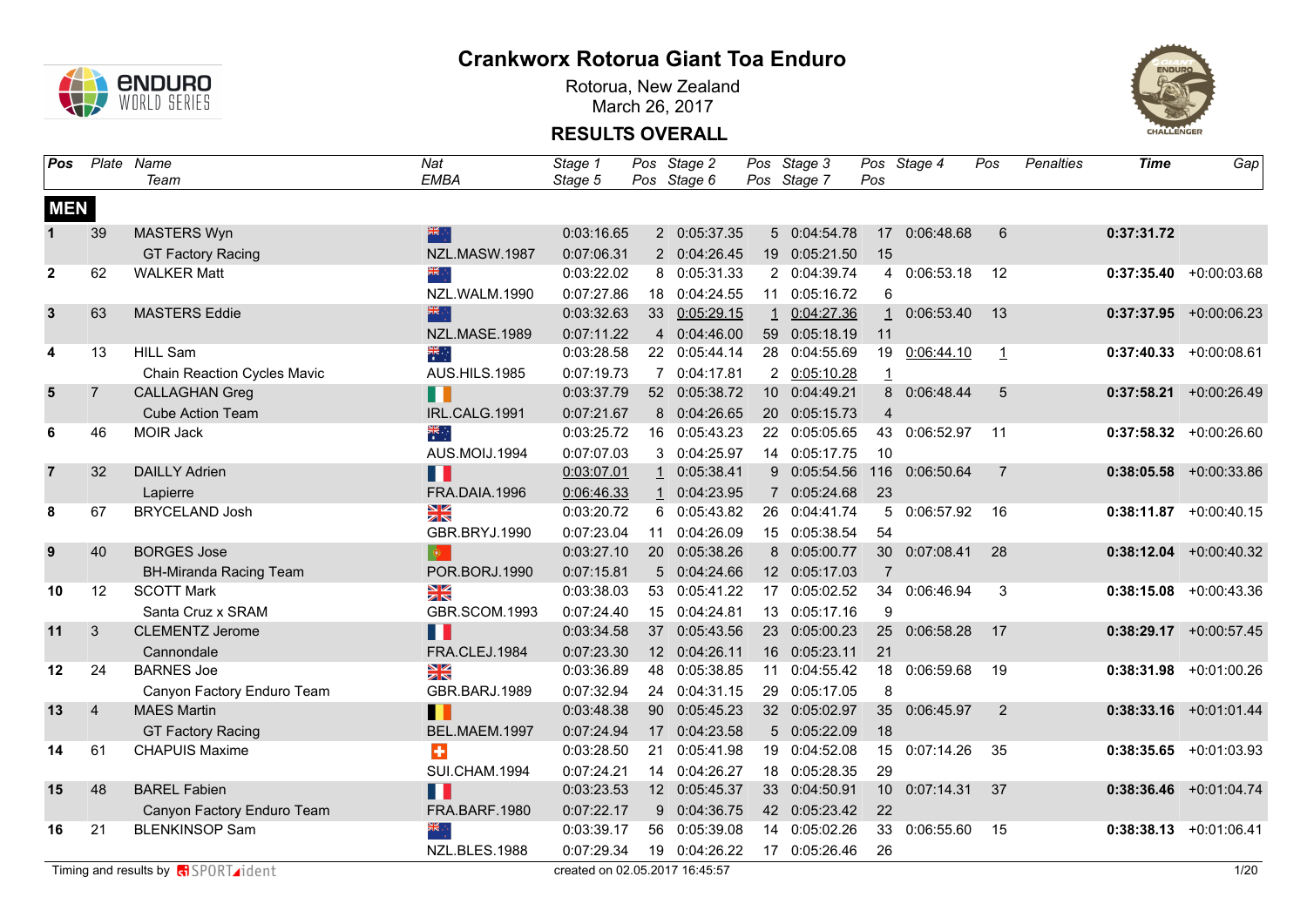

Rotorua, New Zealand March 26, 2017



| <b>Pos</b> |              | Plate Name                        | Nat                   | Stage 1    |                 | Pos Stage 2               | Pos Stage 3   |                 | Pos Stage 4   | Pos | Penalties | <b>Time</b> | Gap                      |
|------------|--------------|-----------------------------------|-----------------------|------------|-----------------|---------------------------|---------------|-----------------|---------------|-----|-----------|-------------|--------------------------|
|            |              | Team                              | <b>EMBA</b>           | Stage 5    |                 | Pos Stage 6               | Pos Stage 7   | Pos             |               |     |           |             |                          |
| <b>MEN</b> |              |                                   |                       |            |                 |                           |               |                 |               |     |           |             |                          |
| 17         | 6            | <b>NICOLAI Florian</b>            | Ш                     | 0:03:40.88 | 65              | 0:05:51.63                | 53 0:05:00.44 |                 | 28 0:06:54.27 | 14  |           |             | $0:38:42.71$ +0:01:10.99 |
|            |              | Rocky Mountain Urge BP Rally Team | FRA.NICF.1993         | 0:07:31.81 |                 | 22 0:04:22.02             | 4 0:05:21.66  | 16              |               |     |           |             |                          |
| 18         | 43           | SMITH Joe                         | X                     | 0:03:19.74 |                 | 4 0:05:43.72              | 25 0:04:59.54 | 24              | 0:07:03.74    | 25  |           | 0:38:42.96  | $+0:01:11.24$            |
|            |              |                                   | GBR.SMIJ.1990         | 0:07:30.66 | 21              | 0:04:30.82                | 28 0:05:34.74 | 45              |               |     |           |             |                          |
| 19         | 38           | <b>BUCHANAN Lewis</b>             | $\frac{N}{N}$         | 0:03:22.24 | 10 <sup>°</sup> | 0:05:37.53                | 6 0:05:03.74  | 37 <sup>2</sup> | 0:07:10.97    | 32  |           |             | $0:38:46.63$ +0:01:14.91 |
|            |              | <b>Trek Factory Racing</b>        | GBR.BUCL.1993         | 0:07:22.66 |                 | 10 0:04:31.94             | 34 0:05:37.55 | 50              |               |     |           |             |                          |
| 20         | 60           | <b>FEARON Connor</b>              | $\frac{1}{2}$         | 0:03:17.96 |                 | 3 0:05:46.68              | 36 0:04:44.13 |                 | 7 0:07:18.85  | 45  |           | 0:38:52.49  | +0:01:20.77              |
|            |              |                                   | AUS.FEAC.1994         | 0:07:24.44 |                 | 16 0:04:41.34             | 50 0:05:39.09 | 55              |               |     |           |             |                          |
| 21         | $\mathbf{1}$ | <b>RUDE Richie</b>                | ≣                     | 0:03:45.24 | 80              | 0:05:47.08                | 39 0:05:04.47 | 39              | 0:06:59.19    | 18  |           |             | $0:38:53.69$ +0:01:21.97 |
|            |              | Yeti Fox Shox                     | USA.RUDR.1995         | 0:07:47.64 |                 | 37 0:04:17.24             | 1 0:05:12.83  | 3               |               |     |           |             |                          |
| 22         | 55           | <b>JOHANSEN Zakarias Blom</b>     | ╬                     | 0:03:22.02 | 8               | 0:05:48.26                | 43 0:05:00.28 | 26              | 0:07:13.21    | 34  |           |             | $0:39:02.44$ +0:01:30.72 |
|            |              | Ibis Cycles Enduro Race           | NOR.JOHZ.1992         | 0:07:32.44 | 23              | 0:04:31.59                | 31 0:05:34.64 | 44              |               |     |           |             |                          |
| 23         | 22           | <b>LAPEYRIE Thomas</b>            | Ш                     | 0:03:43.25 |                 | 72 0:05:44.22             | 29 0:05:06.61 | 47              | 0:07:05.40    | 27  |           |             | $0:39:02.45$ +0:01:30.73 |
|            |              | <b>SUNN</b>                       | FRA.LAPT.1990         | 0:07:38.39 |                 | 26 0:04:23.99             | 8 0:05:20.59  | 14              |               |     |           |             |                          |
| 24         | 209          | <b>LEE Hayden</b>                 | ैं हैं                | 0:03:23.85 |                 | 14 0:05:33.38             | 3 0:04:49.50  | 9               | 0:07:02.96    | 23  |           |             | $0:39:02.82$ +0:01:31.10 |
|            |              |                                   |                       | 0:07:51.50 |                 | 38 0:04:35.57             | 40 0:05:46.06 | 61              |               |     |           |             |                          |
| 25         | 15           | <b>GAUVIN Remi</b>                | H                     | 0:03:43.72 |                 | 76 0:05:42.97             | 20 0:05:08.93 | 51              | 0:07:04.75    | 26  |           | 0:39:05.89  | $+0:01:34.17$            |
|            |              | Rocky Mountain Urge BP Rally Team | CAN.GAUR.1992         | 0:07:42.99 |                 | 31 0:04:24.22             | 9 0:05:18.31  | 12              |               |     |           |             |                          |
| 26         | 9            | <b>MELAMED Jesse</b>              | $\blacktriangleright$ | 0:03:42.25 |                 | 68 0:05:48.17             | 41 0:05:07.72 | 49              | 0:07:03.42    | 24  |           | 0:39:10.14  | $+0:01:38.42$            |
|            |              | Rocky Mountain Urge BP Rally Team | CAN.MELJ.1992         | 0:07:42.68 |                 | 30 0:04:23.94             | 6 0:05:21.96  | 17              |               |     |           |             |                          |
| 27         | 34           | <b>WRIGHT Keegan</b>              | 米                     | 0:03:21.57 |                 | 0:05:38.90<br>$7^{\circ}$ | 13 0:05:06.15 | 45              | 0:07:08.88    | 29  |           |             | $0:39:11.76$ +0:01:40.04 |
|            |              |                                   | NZL.WRIK.1996         | 0:07:56.59 |                 | 46 0:04:27.50             | 22 0:05:32.17 | 39              |               |     |           |             |                          |
| 28         | 19           | <b>ABSALON Remy</b>               | E F                   | 0:03:45.00 | 79              | 0:05:50.74                | 48 0:05:00.32 | 27              | 0:06:59.79    | 20  |           |             | $0:39:15.76$ +0:01:44.04 |
|            |              | Scott SR Suntour Enduro           | FRA.ABSR.1984         | 0:07:35.72 | 25              | 0:04:33.96                | 37 0:05:30.23 | 34              |               |     |           |             |                          |
| 29         | 49           | <b>MIQUEL Kevin</b>               | N.                    | 0:03:31.28 |                 | 27 0:05:52.91             | 54 0:05:09.92 |                 | 52 0:07:21.01 | 48  |           |             | $0:39:18.81$ +0:01:47.09 |
|            |              | <b>Commençal Vallnord Enduro</b>  | FRA.MIQK.1991         | 0:07:23.32 |                 | 13 0:04:29.40             | 25 0:05:30.97 | 36              |               |     |           |             |                          |
| 30         | 52           | <b>HUTCHENS Chris</b>             | ¥≼                    | 0:03:26.14 | 19              | 0:05:49.06                | 45 0:05:08.84 |                 | 50 0:07:21.01 | 48  |           |             | $0:39:21.94$ +0:01:50.22 |
|            |              |                                   | GBR.HUTC.1989         | 0:07:29.43 |                 | 20 0:04:37.68             | 43 0:05:29.78 | 33              |               |     |           |             |                          |
| 31         | 78           | <b>JONES Carl</b>                 | 深心                    | 0:03:32.11 |                 | 31 0:05:39.40             | 15 0:04:51.44 |                 | 13 0:07:15.77 | 39  |           |             | $0:39:24.55$ +0:01:52.83 |
|            |              |                                   | NZL.JONC.1988         | 0:07:53.03 |                 | 42 0:04:41.73             | 51 0:05:31.07 | 37              |               |     |           |             |                          |
| 32         | 202          | <b>MACFARLANE Conor</b>           | ÷, ≫k                 | 0:03:28.79 | 23              | 0:05:46.94                | 38 0:04:50.91 | 10 <sup>°</sup> | 0:06:52.61    | 9   |           | 0:39:34.39  | +0:02:02.67              |
|            |              |                                   |                       | 0:08:16.90 | 66              | 0:04:39.74                | 46 0:05:38.50 | 53              |               |     |           |             |                          |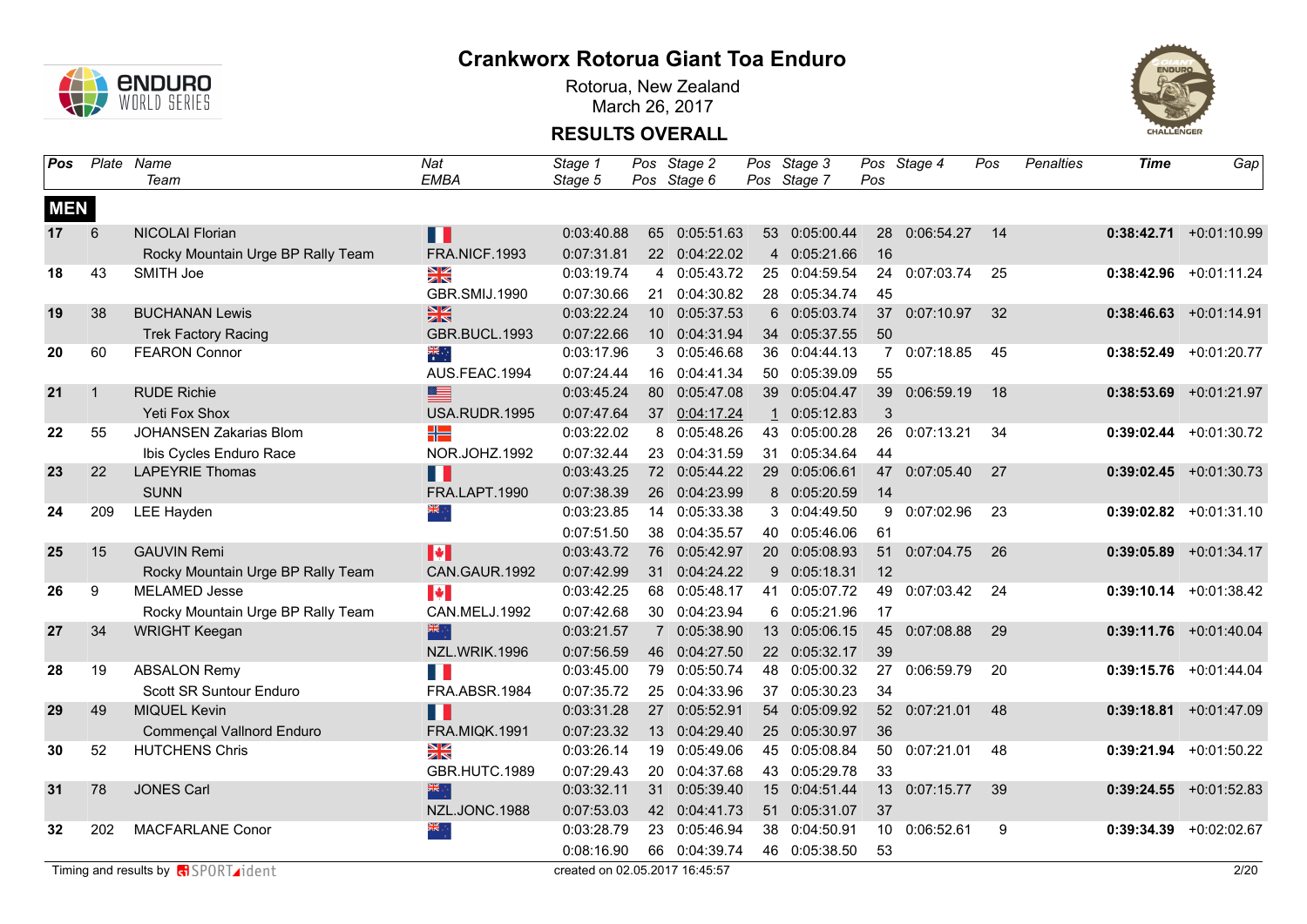

Rotorua, New Zealand March 26, 2017



| Pos        |     | Plate Name                    | Nat                  | Stage 1    |     | Pos Stage 2               | Pos Stage 3   |     | Pos Stage 4    | Pos | <b>Penalties</b> | <b>Time</b> | Gap                       |
|------------|-----|-------------------------------|----------------------|------------|-----|---------------------------|---------------|-----|----------------|-----|------------------|-------------|---------------------------|
|            |     | Team                          | <b>EMBA</b>          | Stage 5    |     | Pos Stage 6               | Pos Stage 7   | Pos |                |     |                  |             |                           |
| <b>MEN</b> |     |                               |                      |            |     |                           |               |     |                |     |                  |             |                           |
| 33         | 72  | <b>CASADEI Nicola</b>         | Ш                    | 0:03:32.09 | 30  | 0:05:46.73                | 37 0:04:53.40 |     | 16 0:07:14.96  | 38  |                  |             | $0:39:40.35$ +0:02:08.63  |
|            |     | Team CMC Cycling Experience   | ITA.CASN.1989        | 0:07:38.96 |     | 28 0:04:44.53             | 55 0:05:49.68 | 68  |                |     |                  |             |                           |
| 34         | 45  | PANOZZO Christopher           | $\frac{1}{\sqrt{2}}$ | 0:03:31.57 | 28  | 0:05:50.78                | 49 0:05:31.47 | 90  | 0:07:02.73     | 22  |                  | 0:39:41.12  | $+0.02:09.40$             |
|            |     |                               | AUS.PANC.1987        | 0:07:47.62 | 36  | 0:04:31.27                | 30 0:05:25.68 | 25  |                |     |                  |             |                           |
| 35         | 227 | <b>DROWER Eric</b>            | 米亭                   | 0:03:37.29 |     | 50 0:05:38.89             | 12 0:04:28.72 |     | 2 0:06:52.78   | 10  |                  |             | $0:39:52.66$ +0:02:20.94  |
|            |     |                               |                      | 0:08:49.38 |     | 86 0:04:42.77             | 53 0:05:42.83 | 58  |                |     |                  |             |                           |
| 36         | 30  | <b>GRAVES Jared</b>           | ्रेलि<br>सं          | 0:04:00.94 | 113 | 0:05:45.02                | 30 0:05:42.47 | 108 | 0:06:47.62     | 4   |                  |             | $0:39:53.82$ +0:02:22.10  |
|            |     | Specialized Racing            | AUS.GRAJ.1982        | 0:08:06.67 |     | 55 0:04:19.40             | 3 0:05:11.70  | 2   |                |     |                  |             |                           |
| 37         | 232 | <b>SCOTT Byron</b>            | 米                    | 0:03:25.78 |     | 17 0:05:34.15             | 4 0:04:34.11  |     | 3 0:07:09.85   | 31  |                  |             | $0:39:55.23 + 0:02:23.51$ |
|            |     |                               |                      | 0:08:26.26 |     | 76 0:04:38.75             | 44 0:06:06.33 | 99  |                |     |                  |             |                           |
| 38         | 29  | <b>LEOV Justin</b>            | ang ∴                | 0:03:51.95 |     | 94 0:05:46.40             | 35 0:05:19.64 |     | 65 0:07:18.58  | 44  |                  |             | $0:39:58.60$ +0:02:26.88  |
|            |     | Canyon Factory Enduro Team    | NZL.LEOJ.1984        | 0:07:52.96 | 41  | 0:04:28.75                | 24 0:05:20.32 | 13  |                |     |                  |             |                           |
| 39         | 96  | PROCHYRA Jordan               | 米啊                   | 0:03:23.68 |     | 13 0:06:03.25             | 76 0:04:51.53 |     | 14 0:07:16.89  | 42  |                  |             | $0:39:58.61$ +0:02:26.89  |
|            |     |                               | AUS.PROJ.1994        | 0:07:46.85 |     | 35 0:04:44.59             | 56 0:05:51.82 | 75  |                |     |                  |             |                           |
| 40         | 41  | <b>RAVANEL Cedric</b>         | n n                  | 0:03:23.07 | 11  | 0:05:47.55                | 40 0:05:22.63 |     | 74 0:07:37.14  | 71  |                  |             | $0:40:06.02$ +0:02:34.30  |
|            |     | Commençal Vallnord Enduro     | FRA.RAVC.1978        | 0:07:40.21 | 29  | 0:04:39.87                | 47 0:05:35.55 | 48  |                |     |                  |             |                           |
| 41         | 36  | <b>WOLFE Daniel</b>           | П                    | 0:03:35.56 |     | 43 0:05:48.21             | 42 0:05:25.96 |     | 82 0:07:24.61  | 56  |                  |             | $0:40:10.98$ +0:02:39.26  |
|            |     |                               | IRL.WOLD.1988        | 0:07:45.49 |     | 33 0:04:36.52             | 41 0:05:34.63 | 43  |                |     |                  |             |                           |
| 42         | 5   | <b>LAU Nico</b>               | H B                  | 0:03:47.86 | 88  | 0:05:59.17                | 68 0:05:21.89 | 71  | 0:07:14.26     | 35  |                  | 0:40:15.51  | $+0:02:43.79$             |
|            |     | <b>Cube Action Team</b>       | FRA.LAUN.1989        | 0:07:59.59 | 49  | 0:04:29.96                | 27 0:05:22.78 | 19  |                |     |                  |             |                           |
| 43         | 18  | <b>GALY Theo</b>              | Ш                    | 0:03:45.27 | 81  | 0:06:03.55                | 78 0:05:19.72 | 66  | 0:07:16.76     | 40  |                  |             | $0:40:16.05$ +0:02:44.33  |
|            |     | Devinci Global Racing         | FRA.GALT.1990        | 0:07:46.70 |     | 34 0:04:32.04             | 35 0:05:32.01 | 38  |                |     |                  |             |                           |
| 44         | 57  | <b>ROBERTS Ed</b>             | X                    | 0:03:32.60 |     | 32 0:05:55.44             | 60 0:05:02.05 |     | 32 0:07:19.24  | 47  |                  | 0:40:21.43  | $+0:02:49.71$             |
|            |     |                               | GBR.ROBE.1988        | 0:07:51.50 |     | 38 0:04:48.89             | 62 0:05:51.71 | 74  |                |     |                  |             |                           |
| 45         | 77  | <b>SHAW Sam</b>               | 深心                   | 0:03:30.50 |     | 25 0:05:40.28             | 16 0:05:30.07 | 89  | 0:07:23.81     | 55  |                  |             | $0:40:21.72$ +0:02:50.00  |
|            |     |                               | NZL.SHAS.1992        | 0:08:02.06 |     | 52 0:04:46.36             | 60 0:05:28.64 | 31  |                |     |                  |             |                           |
| 46         | 50  | <b>WILLIAMS Robert</b>        | X                    | 0:03:37.11 | 49  | 0:06:04.65                | 83 0:05:17.38 | 61  | 0:07:29.14     | 60  |                  |             | $0:40:22.91$ +0:02:51.19  |
|            |     |                               | GBR.WILR.1990        | 0:07:38.43 |     | 27 0:04:43.29             | 54 0:05:32.91 | 42  |                |     |                  |             |                           |
| 47         | 2   | <b>OTON Damien</b>            | Ш                    |            |     | 0:04:12.48 127 0:05:58.12 | 64 0:06:25.78 |     | 136 0:06:50.90 | 8   |                  |             | $0:40:28.89$ +0:02:57.17  |
|            |     | <b>Devinci Global Racing</b>  | <b>FRA.OTOD.1987</b> | 0:07:17.71 |     | 6 0:04:27.53              | 23 0:05:16.37 | 5   |                |     |                  |             |                           |
| 48         | 8   | <b>BAILLY-MAITRE Francois</b> | H                    | 0:03:43.93 | 77  | 0:05:57.73                | 63 0:05:06.83 |     | 48 0:07:29.96  | 61  |                  |             | $0:40:33.80 + 0:03:02.08$ |
|            |     | Ibis Cycles Enduro Race       | FRA.BAIF.1985        | 0:07:57.53 |     | 48 0:04:42.76             | 52 0:05:35.06 | 47  |                |     |                  |             |                           |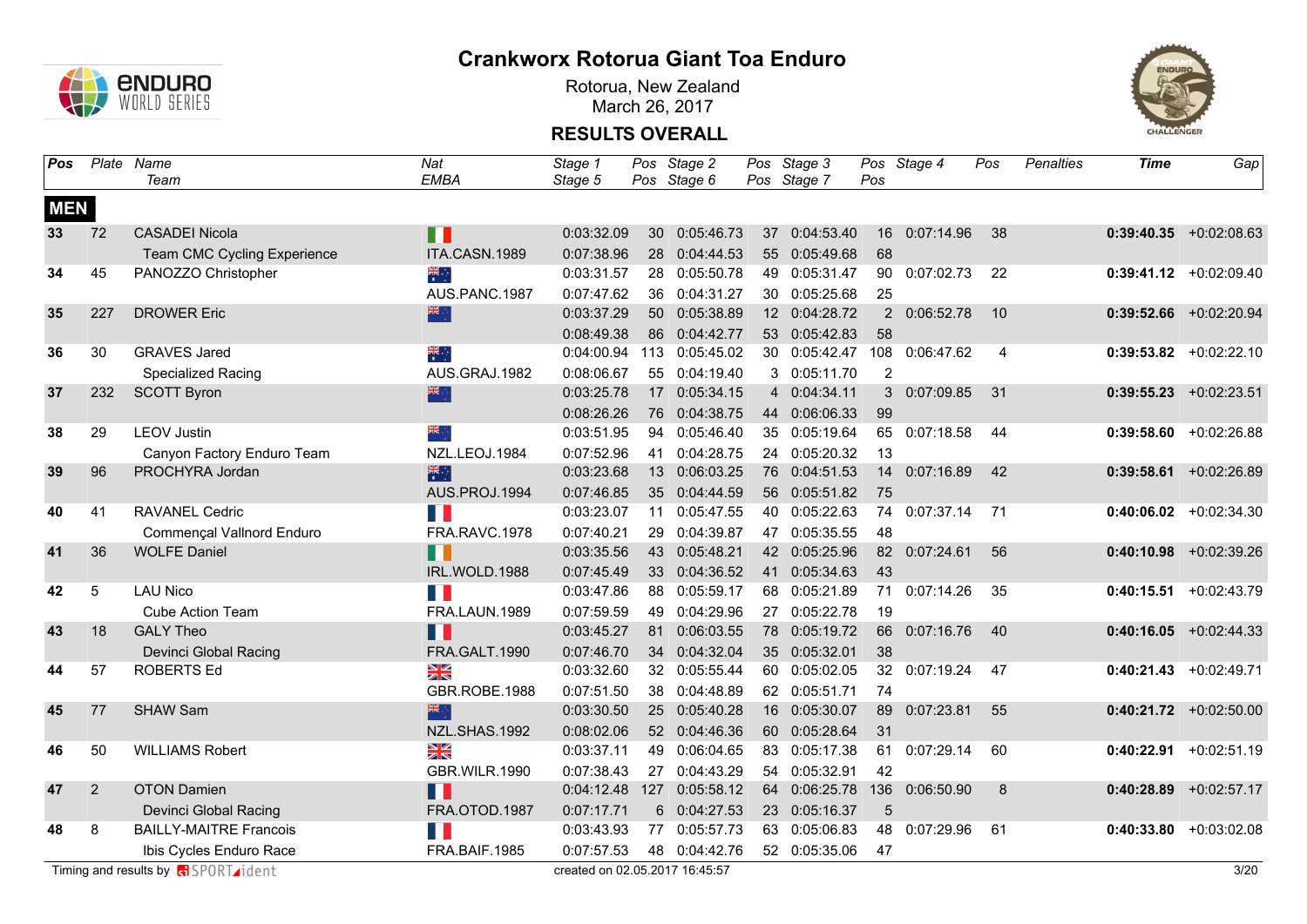

Rotorua, New Zealand March 26, 2017



| <b>Pos</b> |     | Plate Name                                   | Nat                   | Stage 1                        |     | Pos Stage 2   | Pos Stage 3    |     | Pos Stage 4       | Pos | Penalties | Time       | Gap                       |
|------------|-----|----------------------------------------------|-----------------------|--------------------------------|-----|---------------|----------------|-----|-------------------|-----|-----------|------------|---------------------------|
|            |     | Team                                         | <b>EMBA</b>           | Stage 5                        |     | Pos Stage 6   | Pos Stage 7    | Pos |                   |     |           |            |                           |
| <b>MEN</b> |     |                                              |                       |                                |     |               |                |     |                   |     |           |            |                           |
| 49         | 100 | <b>MCCORMICK Connor</b>                      | 米亭                    | 0:03:32.03                     | 29  | 0:05:58.38    | 67 0:05:06.56  |     | 46 0:07:30.54     | 63  |           |            | $0:40:41.41 + 0:03:09.69$ |
|            |     |                                              | NZL.MCCC.1990         | 0:08:11.08                     |     | 61 0:04:45.36 | 58 0:05:37.46  | 49  |                   |     |           |            |                           |
| 50         | 26  | GARAY lago                                   | ▅                     | 0:03:54.77                     | 101 | 0:05:54.62    | 57 0:05:34.60  |     | 95 0:07:21.32     | 50  |           |            | $0:40:46.91 + 0:03:15.19$ |
|            |     | Santa Cruz x SRAM                            | ESP.GARI.1991         | 0:08:01.37                     |     | 51 0:04:31.60 | 32 0:05:28.63  | 30  |                   |     |           |            |                           |
| 51         | 91  | <b>MEIER Jonas</b>                           | 米亭                    | 0:03:33.21                     |     | 35 0:05:58.19 | 65 0:04:58.52  |     | 22 0:07:21.35     | 51  |           |            | $0:40:51.82$ +0:03:20.10  |
|            |     |                                              | NZL.MEIJ.1987         | 0:08:07.82                     |     | 59 0:05:00.56 | 88 0:05:52.17  | 76  |                   |     |           |            |                           |
| 52         | 23  | <b>OSBORNE Marco</b>                         | <u> a s</u>           | 0:03:48.24                     |     | 89 0:05:51.05 | 51 0:05:12.51  |     | 55 0:07:18.45     | 43  |           | 0:40:53.83 | $+0:03:22.11$             |
|            |     | Cannondale                                   | <b>USA.OSBM.1992</b>  | 0:08:07.04                     |     | 56 0:05:08.51 | 100 0:05:28.03 | 27  |                   |     |           |            |                           |
| 53         | 35  | <b>KELLEY Cody</b>                           | ▇                     | 0:03:24.87                     |     | 15 0:05:43.68 | 24 0:05:41.54  | 105 | 0:08:08.99 113    |     |           | 0:40:55.29 | $+0:03:23.57$             |
|            |     | Yeti Fox Shox                                | USA.KELC.1994         | 0:07:43.56                     |     | 32 0:04:34.34 | 38 0:05:38.31  | 52  |                   |     |           |            |                           |
| 54         | 203 | <b>KIRK Leighton</b>                         | ं, ब्रह               | 0:03:42.53                     | 69  | 0:06:04.14    | 79 0:05:01.67  |     | 31 0:07:02.56     | 21  |           |            | $0:40:56.37$ +0:03:24.65  |
|            |     |                                              |                       | 0:08:21.25                     |     | 69 0:04:45.11 | 57 0:05:59.11  | 92  |                   |     |           |            |                           |
| 55         | 59  | <b>SHIRLEY James</b>                         | 黑                     | 0:03:35.32                     | 41  | 0:06:04.75    | 84 0:05:25.07  |     | 78 0:07:39.62     | 76  |           |            | $0:40:57.28$ +0:03:25.56  |
|            |     |                                              | GBR.SHIJ.1988         | 0:07:54.41                     |     | 43 0:04:40.26 | 48 0:05:37.85  | 51  |                   |     |           |            |                           |
| 56         | 64  | <b>EVANS Craig</b>                           | X                     | 0:03:31.24                     |     | 26 0:05:50.81 | 50 0:05:00.50  | 29  | 0:08:07.00 109    |     |           |            | $0:40:57.39$ +0:03:25.67  |
|            |     |                                              | GBR.EVAC.1991         | 0:07:59.79                     |     | 50 0:04:35.51 | 39 0:05:52.54  | 77  |                   |     |           |            |                           |
| 57         | 27  | <b>REGNIER Bryan</b>                         | H T                   | 0:03:56.21                     | 104 | 0:05:43.97    | 27 0:05:46.92  |     | 113 0:07:16.83    | 41  |           |            | $0:41:02.69$ +0:03:30.97  |
|            |     | <b>YT</b> Industries                         | FRA.REGB.1986         | 0:08:21.30                     |     | 70 0:04:32.64 | 36 0:05:24.82  | 24  |                   |     |           |            |                           |
| 58         | 31  | <b>STUTTARD Mathew</b>                       | X                     | 0:03:37.47                     |     | 51 0:05:46.19 | 34 0:05:18.41  |     | 62 0:08:37.90 131 |     |           |            | $0:41:14.82$ +0:03:43.10  |
|            |     | <b>Hope Factory Racing</b>                   | GBR.STUM.1993         | 0:07:52.43                     |     | 40 0:04:27.40 | 21 0:05:35.02  | 46  |                   |     |           |            |                           |
| 59         | 110 | <b>MCDOWELL Nigel</b>                        | 米宁                    | 0:03:33.06                     |     | 34 0:05:45.03 | 31 0:04:58.72  |     | 23 0:08:06.26 107 |     |           |            | $0:41:17.82$ +0:03:46.10  |
|            |     |                                              | NZL.MCDN.1994         | 0:08:30.73                     |     | 78 0:04:51.27 | 64 0:05:32.75  | 41  |                   |     |           |            |                           |
| 60         | 94  | PADDON Jake                                  | ैं क्षेत्र            | 0:03:36.30                     |     | 47 0:06:08.07 | 90 0:05:04.79  |     | 40 0:07:39.71     | 77  |           |            | $0:41:24.48$ +0:03:52.76  |
|            |     |                                              | NZL.PADJ.1995         | 0:08:12.58                     |     | 63 0:04:51.57 | 66 0:05:51.46  | 72  |                   |     |           |            |                           |
| 61         | 68  | <b>BENNETT Kieran</b>                        | 深心                    | 0:03:40.80                     |     | 64 0:06:15.23 | 105 0:05:28.51 |     | 87 0:07:29.11     | 59  |           |            | $0:41:24.89$ +0:03:53.17  |
|            |     |                                              | NZL.BENK.1987         | 0:07:57.15                     | 47  | 0:04:51.41    | 65 0:05:42.68  | 57  |                   |     |           |            |                           |
| 62         | 25  | <b>VEZINA Mckay</b>                          | $\blacktriangleright$ | 0:04:03.96                     | 118 | 0:06:00.66    | 70 0:05:36.47  | 99  | 0:07:42.29        | 79  |           |            | $0:41:38.36$ +0:04:06.64  |
|            |     | Giant Factory Off-Road Team                  | CAN.VEZM.1995         | 0:08:17.22                     |     | 67 0:04:29.51 | 26 0:05:28.25  | 28  |                   |     |           |            |                           |
| 63         | 89  | <b>JONES Charles</b>                         | $\frac{N}{N}$         | 0:03:36.07                     |     | 45 0:05:57.35 | 62 0:05:33.41  |     | 94 0:07:34.94     | 68  |           |            | $0:41:40.71$ +0:04:08.99  |
|            |     |                                              | GBR.JONC.1987         | 0:08:07.04                     |     | 56 0:04:53.45 | 69 0:05:58.45  | 89  |                   |     |           |            |                           |
| 64         | 82  | VAN DER PLOEG Paul                           | ैं*ँ                  | 0:03:50.71                     |     | 93 0:05:59.87 | 69 0:05:05.21  |     | 42 0:07:32.23     | 64  |           |            | $0:41:44.26$ +0:04:12.54  |
|            |     |                                              | AUS.VANP.1989         | 0:08:52.84                     |     | 89 0:04:52.49 | 67 0:05:30.91  | 35  |                   |     |           |            |                           |
|            |     | Timing and results by $\sqrt{d}$ SPORT ident |                       | created on 02.05.2017 16:45:57 |     |               |                |     |                   |     |           |            | 4/20                      |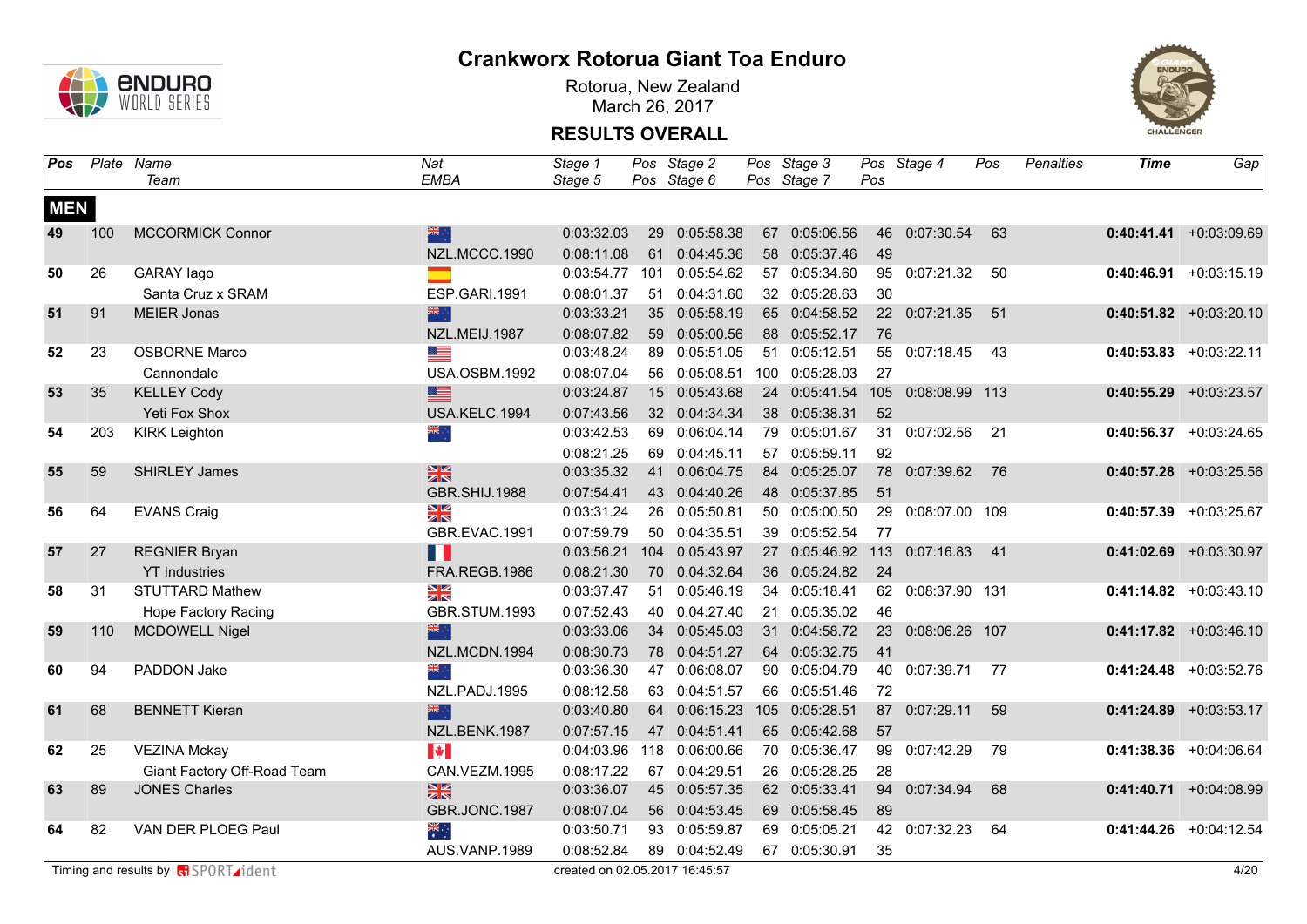

Rotorua, New Zealand March 26, 2017



| <b>Pos</b> |     | Plate Name                                 | Nat                  | Stage 1                        |     | Pos Stage 2                     | Pos Stage 3    |     | Pos Stage 4    | Pos | <b>Penalties</b> | <b>Time</b> | Gap                      |
|------------|-----|--------------------------------------------|----------------------|--------------------------------|-----|---------------------------------|----------------|-----|----------------|-----|------------------|-------------|--------------------------|
|            |     | Team                                       | EMBA                 | Stage 5                        |     | Pos Stage 6                     | Pos Stage 7    | Pos |                |     |                  |             |                          |
| <b>MEN</b> |     |                                            |                      |                                |     |                                 |                |     |                |     |                  |             |                          |
| 65         | 85  | VANER Jan                                  | ь                    | 0:03:46.83                     |     | 85 0:05:54.72                   | 58 0:05:25.35  |     | 79 0:07:37.20  | 72  |                  |             | $0:41:50.75$ +0:04:19.03 |
|            |     |                                            | CZE.VANJ.1983        | 0:07:55.68                     |     | 45 0:04:53.52                   | 70 0:06:17.45  | 109 |                |     |                  |             |                          |
| 66         | 33  | <b>CLAQUIN Sebastien</b>                   |                      | 0:03:20.21                     |     | 50:06:00.83                     | 71 0:05:25.49  |     | 80 0:07:34.16  | 66  |                  |             | $0:41:52.20 +0:04:20.48$ |
|            |     | Rocky Mountain Urge BP Rally Team          | FRA.CLAS.1996        | 0:08:49.97                     |     | 88 0:04:48.47                   | 61 0:05:53.07  | 78  |                |     |                  |             |                          |
| 67         | 71  | DE COL Marco                               | п                    | 0:03:35.46                     |     | 42 0:06:02.10                   | 72 0:05:23.41  |     | 76 0:07:42.81  | 80  |                  |             | $0:41:53.37$ +0:04:21.65 |
|            |     | Team CMC Cycling Experience                | ITA.DECM.1993        | 0:08:04.37                     |     | 53 0:05:03.40                   | 94 0:06:01.82  | 97  |                |     |                  |             |                          |
| 68         | 84  | <b>MYSIK Milan</b>                         | <b>Designation</b>   | 0:03:42.55                     |     | 70 0:05:49.64                   | 47 0:05:41.58  | 106 | 0:08:07.95 111 |     |                  | 0:41:58.01  | $+0:04:26.29$            |
|            |     |                                            | CZE.MYSM.1993        | 0:07:54.45                     |     | 44 0:04:56.19                   | 76 0:05:45.65  | 60  |                |     |                  |             |                          |
| 69         | 11  | <b>KEENE Curtis</b>                        | ≣                    | 0:04:41.42                     | 146 | 0:05:53.98                      | 55 0:06:03.37  | 125 | 0:07:11.02     | 33  |                  |             | $0:41:59.85$ +0:04:28.13 |
|            |     | <b>Specialized Racing</b>                  | USA.KEEC.1981        | 0:08:15.28                     |     | 64 0:04:31.90                   | 33 0:05:22.88  | 20  |                |     |                  |             |                          |
| 70         | 54  | LEWIS Joshua                               | Ж                    | 0:03:38.71                     |     | 54 0:06:08.29                   | 91 0:05:21.58  | 70  | 0:07:48.72     | 84  |                  |             | $0:42:02.35$ +0:04:30.63 |
|            |     |                                            | GBR.LEWJ.1993        | 0:08:11.25                     |     | 62 0:04:57.76                   | 81 0:05:56.04  | 85  |                |     |                  |             |                          |
| 71         | 107 | <b>CRIGHTON-POLI Vinicio</b>               | $rac{N}{N}$          | 0:03:39.50                     |     | 58 0:06:22.84                   | 116 0:04:57.75 | 20  | 0:07:39.49     | 75  |                  |             | $0:42:06.07$ +0:04:34.35 |
|            |     |                                            | GBR.CRIV.1996        | 0:08:18.09                     |     | 68  0:05:08.79  101  0:05:59.61 |                | 95  |                |     |                  |             |                          |
| 72         | 113 | <b>HALL James</b>                          | ्हें                 | 0:03:44.36                     | 78  | 0:06:04.97                      | 85 0:04:42.25  | 6   | 0:07:54.25     | 95  |                  |             | $0:42:06.73$ +0:04:35.01 |
|            |     |                                            | AUS.HALJ.1984        | 0:08:55.43                     | 91  | 0:04:57.40                      | 79 0:05:48.07  | 66  |                |     |                  |             |                          |
| 73         | 101 | <b>HUNT Mathew</b>                         | 深心                   | 0:03:36.11                     | 46  | 0:05:58.20                      | 66 0:05:05.08  | 41  | 0:07:38.48     | 74  |                  |             | $0:42:11.00$ +0:04:39.28 |
|            |     |                                            | NZL.HUNM.1987        | 0:08:55.34                     |     | 90 0:05:02.47                   | 93 0:05:55.32  | 84  |                |     |                  |             |                          |
| 74         | 87  | <b>SCHUMANN Max</b>                        |                      | 0:03:50.54                     |     | 92 0:06:10.94                   | 95 0:05:20.72  | 69  | 0:07:34.49     | 67  |                  |             | $0:42:15.61$ +0:04:43.89 |
|            |     |                                            | GER.SCHM.1987        | 0:08:32.33                     |     | 80 0:04:59.92                   | 86 0:05:46.67  | 62  |                |     |                  |             |                          |
| 75         | 111 | <b>ROBINSON Peter</b>                      | 黑                    | 0:03:34.54                     |     | 36 0:06:08.79                   | 92 0:05:14.68  |     | 58 0:07:49.04  | 85  |                  |             | $0:42:22.18$ +0:04:50.46 |
|            |     |                                            | GBR.ROBP.1992        | 0:08:15.59                     |     | 65 0:05:20.81 114 0:05:58.73    |                | 90  |                |     |                  |             |                          |
| 76         | 90  | <b>BRADSHAW Tom</b>                        | ्रेल                 | 0:03:43.66                     |     | 75 0:06:02.13                   | 73 0:05:48.36  |     | 115 0:07:43.83 | 82  |                  |             | $0:42:25.40$ +0:04:53.68 |
|            |     |                                            | NZL.BRAT.1993        | 0:08:27.67                     |     | 77 0:04:56.34                   | 78 0:05:43.41  | 59  |                |     |                  |             |                          |
| 77         | 75  | <b>VON WURSTEMBERGER Alois</b>             | Ð                    | 0:03:40.28                     |     | 60 0:06:11.80                   | 97 0:05:27.24  |     | 85 0:07:57.32  | 99  |                  |             | $0:42:28.65$ +0:04:56.93 |
|            |     | Norco Enduro Racing                        | SUI.VONA.1987        | 0:08:24.55                     |     | 74 0:04:55.98                   | 72 0:05:51.48  | 73  |                |     |                  |             |                          |
| 78         | 83  | <b>MADSEN Todd</b>                         | $\frac{1}{2}$        | 0:03:43.63                     |     | 74 0:06:18.74                   | 112 0:05:32.19 |     | 92 0:07:35.86  | 69  |                  | 0:42:32.91  | $+0:05:01.19$            |
|            |     |                                            | AUS.MADT.1991        | 0:08:37.84                     | 83  | 0:04:56.27                      | 77 0:05:48.38  | 67  |                |     |                  |             |                          |
| 79         | 58  | <b>FRANKLIN Macky</b>                      | ≣                    | 0:03:46.31                     |     | 84 0:06:06.23                   | 87 0:05:55.38  | 117 | 0:07:47.18     | 83  |                  |             | $0:42:40.45$ +0:05:08.73 |
|            |     |                                            | USA.FRAM.1987        | 0:08:09.21                     |     | 60 0:05:05.45                   | 96 0:05:50.69  | 70  |                |     |                  |             |                          |
| 80         | 74  | OPPLIGER Timothée                          | Ŧ                    | 0:03:40.30                     | 61  | 0:06:12.08                      | 98 0:06:14.59  | 130 | 0:07:49.74     | 87  |                  |             | $0:42:41.72$ +0:05:10.00 |
|            |     | Norco Enduro Racing                        | <b>SUI.OPPT.1992</b> | 0:08:04.82                     |     | 54 0:04:52.60                   | 68 0:05:47.59  | 65  |                |     |                  |             |                          |
|            |     | Timing and results by <b>R</b> SPORT ident |                      | created on 02.05.2017 16:45:57 |     |                                 |                |     |                |     |                  |             | 5/20                     |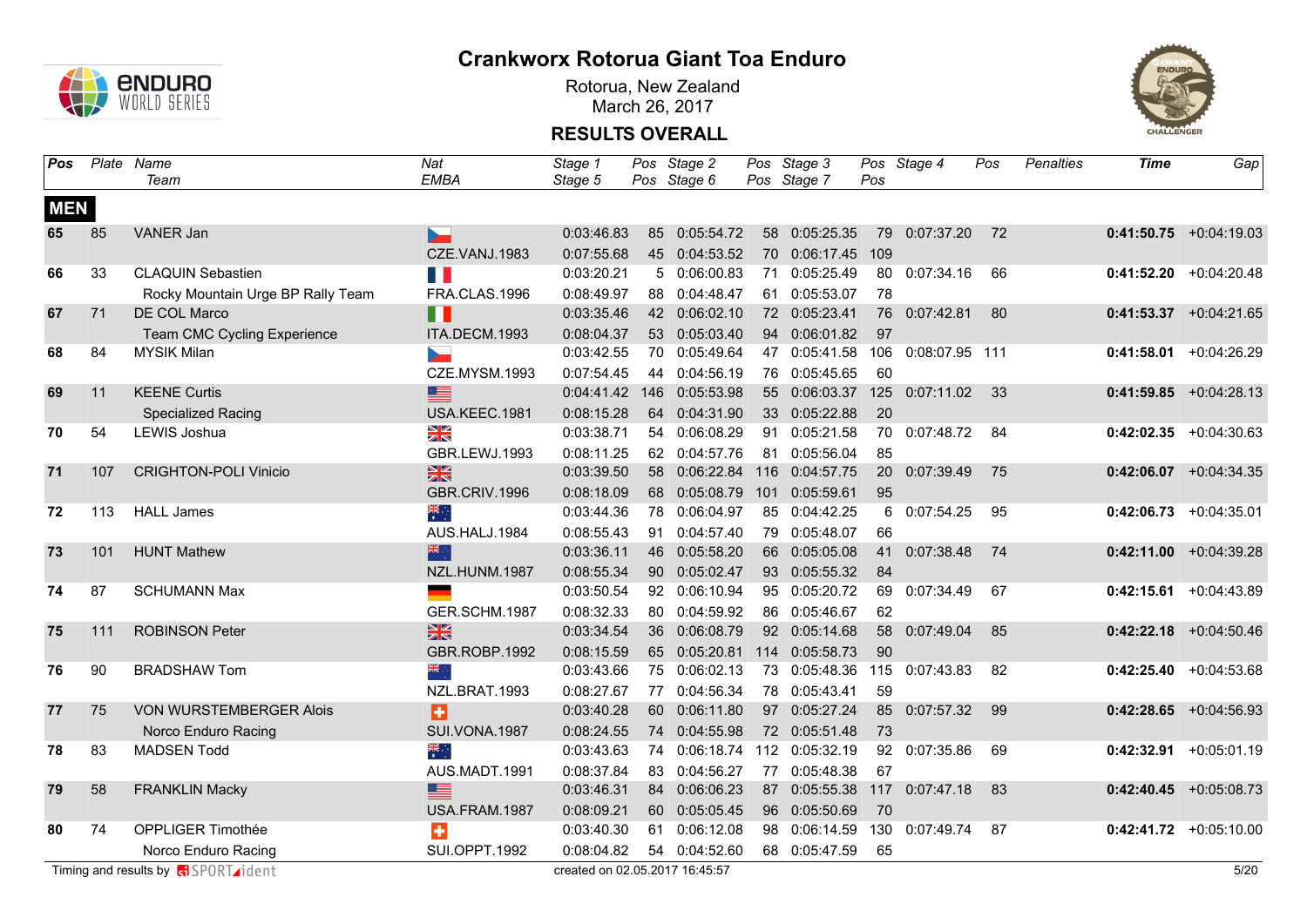

Rotorua, New Zealand March 26, 2017



| Pos        |     | Plate Name                                 | Nat                     | Stage 1                        |     | Pos Stage 2                     | Pos Stage 3       |     | Pos Stage 4        | Pos | <b>Penalties</b> | <b>Time</b> | Gap                       |
|------------|-----|--------------------------------------------|-------------------------|--------------------------------|-----|---------------------------------|-------------------|-----|--------------------|-----|------------------|-------------|---------------------------|
|            |     | Team                                       | EMBA                    | Stage 5                        |     | Pos Stage 6                     | Pos Stage 7       | Pos |                    |     |                  |             |                           |
| <b>MEN</b> |     |                                            |                         |                                |     |                                 |                   |     |                    |     |                  |             |                           |
| 81         | 86  | <b>ESCALIER Damien</b>                     | H                       | 0:03:46.11                     |     | 82 0:06:12.78 101 0:05:26.44    |                   |     | 83 0:07:55.67 96   |     |                  |             | $0:42:57.87$ +0:05:26.15  |
|            |     |                                            | FRA.ESCD.1988           | 0:08:35.80                     |     | 81 0:05:14.08                   | 107 0:05:46.99    | 63  |                    |     |                  |             |                           |
| 82         | 230 | <b>LAMB James</b>                          | $\frac{\Delta}{\Delta}$ | 0:03:41.03                     |     | 67 0:06:02.96                   | 75 0:05:05.74     |     | 44 0:07:22.90      | 53  |                  |             | $0:42:58.16$ +0:05:26.44  |
|            |     |                                            |                         | 0:09:28.41                     |     | 100 0:04:59.43                  | 84 0:06:17.69 110 |     |                    |     |                  |             |                           |
| 83         | 81  | <b>HAMILTON Jeremy</b>                     | 深明                      | 0:04:02.80                     |     | 115 0:06:14.94                  | 104 0:05:32.11    |     | 91 0:07:51.00      | 89  |                  |             | $0:43:09.64$ +0:05:37.92  |
|            |     |                                            | AUS.HAMJ.1988           | 0:08:36.82                     |     | 82 0:05:02.10                   | 92 0:05:49.87     | 69  |                    |     |                  |             |                           |
| 84         | 210 | <b>PERRY Lester</b>                        | ं, ब्रह                 | 0:03:52.01                     |     | 96 0:06:02.43                   | 74 0:05:03.35     |     | 36 0:07:22.69      | 52  |                  |             | $0:43:12.11 + 0:05:40.39$ |
|            |     |                                            |                         | 0:09:51.91                     | 109 | 0:05:00.97                      | 89 0:05:58.75     | 91  |                    |     |                  |             |                           |
| 85         | 56  | COUSINIÉ Fabien                            | H                       | 0:03:40.54                     |     | 62 0:06:04.14                   | 79 0:05:29.41     | 88  | 0:09:00.06 136     |     |                  |             | $0:43:13.95$ +0:05:42.23  |
|            |     | Polygon UR                                 | FRA.COUF.1986           | 0:08:07.59                     |     | 58 0:04:53.87                   | 71 0:05:58.34     | 88  |                    |     |                  |             |                           |
| 86         | 98  | <b>BERRYMAN Dru</b>                        | ्हें                    | 0:03:39.56                     |     | 59 0:06:25.24 119 0:05:28.28    |                   |     | 86 0:08:11.72 115  |     |                  |             | $0:43:16.80$ +0:05:45.08  |
|            |     |                                            | AUS.BERD.1996           | 0:08:38.22                     |     | 84 0:04:58.73                   | 83 0:05:55.05     | 82  |                    |     |                  |             |                           |
| 87         | 102 | <b>STOKMAN Brett</b>                       | 深心                      | 0:03:55.07                     |     | 102 0:06:08.79                  | 92 0:05:20.49     |     | 68 0:07:56.54      | 98  |                  |             | $0:43:20.65$ +0:05:48.93  |
|            |     |                                            | NZL.STOB.1995           | 0:09:04.10                     |     | 95 0:05:01.35                   | 90 0:05:54.31     | 79  |                    |     |                  |             |                           |
| 88         | 206 | NAGATA Junya                               | $\bullet$               | 0:03:46.92                     |     | 86 0:06:19.13                   | 113 0:05:14.65    |     | 57 0:07:23.76      | 54  |                  |             | $0:43:24.19$ +0:05:52.47  |
|            |     |                                            |                         | 0:09:43.76                     |     | 106 0:04:56.15                  | 75 0:05:59.82     | 96  |                    |     |                  |             |                           |
| 89         | 117 | <b>GRANET Jules</b>                        | n                       | 0:03:35.56                     |     | 43 0:06:12.35                   | 99 0:05:10.89     |     | 53 0:07:50.22      | 88  |                  |             | $0:43:28.69$ +0:05:56.97  |
|            |     |                                            | FRA.GRAJ.1990           | 0:09:45.88                     |     | 107 0:04:57.40                  | 79 0:05:56.39     | 86  |                    |     |                  |             |                           |
| 90         | 97  | <b>RICARD Philippe</b>                     | $\blacktriangleright$   | 0:03:40.99                     |     | 66 0:06:09.49                   | 94 0:05:19.37     |     | 64 0:08:08.54 112  |     |                  |             | $0:43:29.19$ +0:05:57.47  |
|            |     |                                            | CAN.RICP.1994           | 0:09:02.50                     |     | 94 0:05:08.88                   | 102 0:05:59.42    | 94  |                    |     |                  |             |                           |
| 91         | 214 | MCCORQUINDALE Regan                        | 米                       | 0:03:35.13                     |     | 40 0:05:51.08                   | 52 0:04:58.23     |     | 21 0:07:28.94      | 58  |                  |             | $0:43:33.16$ +0:06:01.44  |
|            |     |                                            |                         | 0:10:41.84 121                 |     | 0:04:59.81                      | 85 0:05:58.13     | 87  |                    |     |                  |             |                           |
| 92         | 95  | <b>RAWLENCE Tristan</b>                    | ÷, <mark>≫k</mark>      | 0:03:59.07 111                 |     | 0:06:04.43                      | 82 0:05:41.29     | 104 | 0:08:15.92 117     |     |                  |             | $0:43:44.56$ +0:06:12.84  |
|            |     |                                            | NZL.RAWT.1986           | 0:08:24.29                     |     | 73 0:05:28.32                   | 126 0:05:51.24    | 71  |                    |     |                  |             |                           |
| 93         | 47  | <b>BRETAS Andre Luiz</b>                   | $\overline{\bullet}$    | 0:03:40.73                     |     | 63 0:06:23.29                   | 117 0:05:40.86    |     | 103 0:09:11.87 143 |     |                  |             | $0:43:48.63$ +0:06:16.91  |
|            |     |                                            | BRA.BREA.1987           | 0:08:21.31                     | 71  | 0:04:49.20                      | 63 0:05:41.37     | 56  |                    |     |                  |             |                           |
| 94         | 205 | <b>KUSHIMA Yuki</b>                        | $\bullet$               | 0:03:47.79                     |     | 87 0:06:07.04                   | 89 0:05:22.21     |     | 72 0:07:53.71      | 94  |                  |             | $0:43:51.79$ +0:06:20.07  |
|            |     |                                            |                         | 0:09:36.06                     |     | 102 0:04:56.08                  | 74 0:06:08.90     | 100 |                    |     |                  |             |                           |
| 95         | 99  | <b>ROBERTSON Mike</b>                      | 器                       | 0:04:00.25                     |     | 112 0:06:18.25                  | 110 0:05:23.14    |     | 75 0:08:07.05 110  |     |                  |             | $0:44:04.05$ +0:06:32.33  |
|            |     |                                            | NZL.ROBM.1988           | 0:08:49.82                     |     | 87 0:05:22.02 117 0:06:03.52    |                   | 98  |                    |     |                  |             |                           |
| 96         | 217 | <b>PLANCKART Martin</b>                    | H.                      | 0:03:48.38                     |     | 90  0:06:12.94  102  0:05:23.99 |                   | 77  | 0:07:26.34         | 57  |                  | 0:44:05.59  | +0:06:33.87               |
|            |     |                                            |                         |                                |     | 0:10:06.72 115 0:04:56.06       | 73 0:06:11.16 103 |     |                    |     |                  |             |                           |
|            |     | Timing and results by <b>R</b> SPORT ident |                         | created on 02.05.2017 16:45:57 |     |                                 |                   |     |                    |     |                  |             | 6/20                      |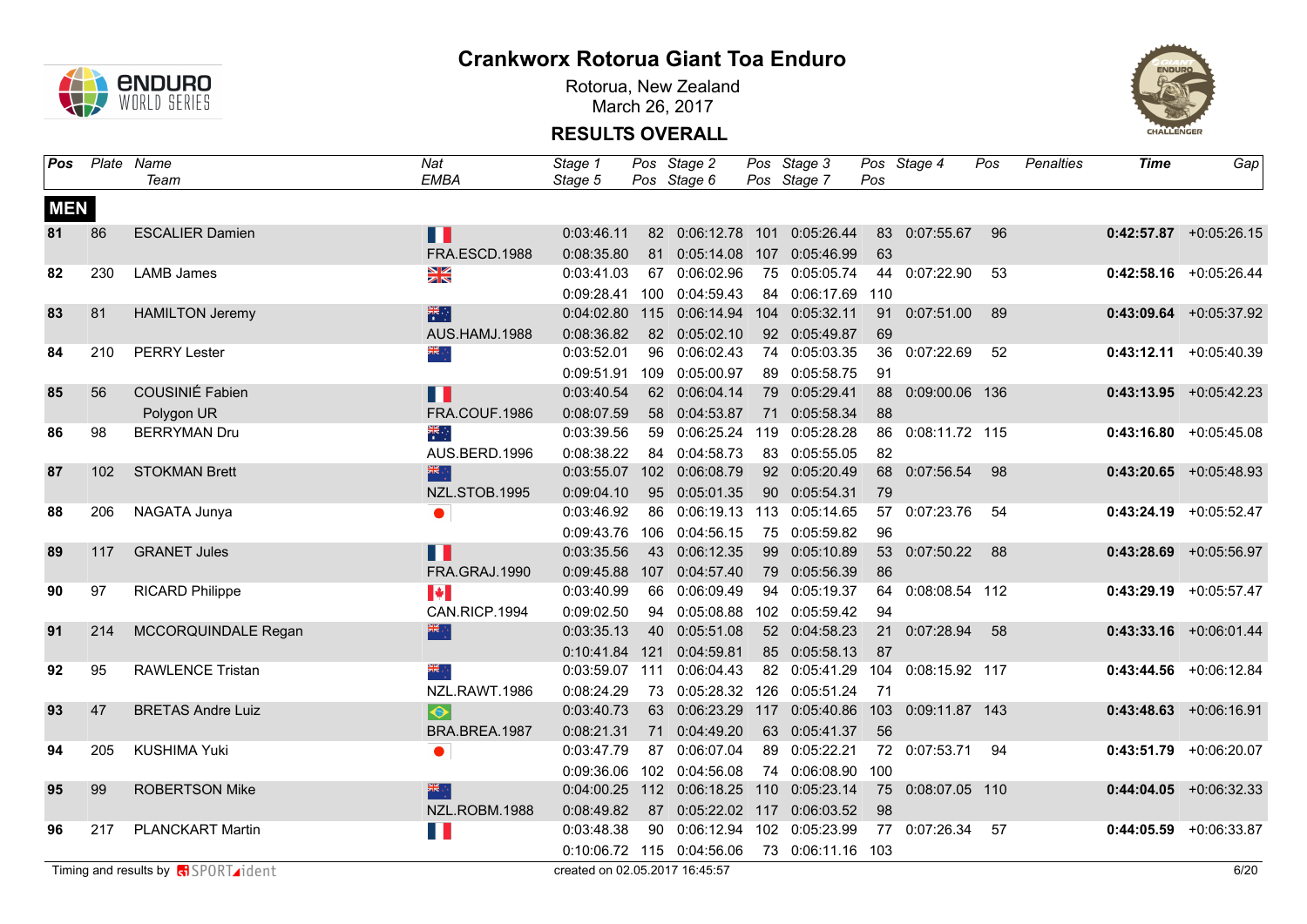

Rotorua, New Zealand March 26, 2017



| Pos        |     | Plate Name                                 | Nat             | Stage 1                        |    | Pos Stage 2                                                 | Pos Stage 3                          |      | Pos Stage 4         | Pos  | Penalties | Time | Gap                       |
|------------|-----|--------------------------------------------|-----------------|--------------------------------|----|-------------------------------------------------------------|--------------------------------------|------|---------------------|------|-----------|------|---------------------------|
|            |     | Team                                       | <b>EMBA</b>     | Stage 5                        |    | Pos Stage 6                                                 | Pos Stage 7                          | Pos  |                     |      |           |      |                           |
| <b>MEN</b> |     |                                            |                 |                                |    |                                                             |                                      |      |                     |      |           |      |                           |
| 97         | 126 | <b>TELFORD Rhys</b>                        | 米市              |                                |    | 0:03:54.15 100 0:06:06.03                                   | 86 0:05:11.70                        |      | 54 0:08:02.41 103   |      |           |      | $0:44:09.33 + 0:06:37.61$ |
|            |     |                                            | NZL.TELR.1987   | 0:09:20.23                     | 99 |                                                             | 0:05:18.81  112  0:06:16.00  108     |      |                     |      |           |      |                           |
| 98         | 204 | <b>SCHNETTLER Christoph</b>                |                 | 0:03:53.27                     |    | 98 0:06:17.64                                               | 109  0:05:55.93  119  0:07:30.13  62 |      |                     |      |           |      | $0:44:13.57$ +0:06:41.85  |
|            |     |                                            |                 |                                |    | 0:09:42.89 105 0:04:58.56                                   | 82 0:05:55.15                        | 83   |                     |      |           |      |                           |
| 99         | 79  | <b>HARVEY Loui</b>                         | 米亭              |                                |    | 0:04:02.10 114 0:06:07.03                                   | 88 0:05:40.31                        |      | 102 0:08:34.06 129  |      |           |      | $0:44:15.20 +0:06:43.48$  |
|            |     |                                            | NZL.HARL.1990   | 0:08:40.31                     |    | 85  0:05:16.89  110  0:05:54.50                             |                                      | -80  |                     |      |           |      |                           |
| 100        | 112 | <b>SMITH Harrison</b>                      | ्रेल्ल          | 0:03:57.71                     |    | 107 0:06:04.35                                              | 81 0:05:26.54                        |      | 84 0:08:05.41 105   |      |           |      | $0:44:16.11 + 0:06:44.39$ |
|            |     |                                            | NZL.SMIH.1987   | 0:09:16.64                     |    | 97 0:05:05.00                                               | 95 0:06:20.46 113                    |      |                     |      |           |      |                           |
| 101        | 44  | <b>DICKSON Stu</b>                         | H               | 0:03:25.88                     |    | 18 0:05:41.69                                               | 18 0:07:02.73                        |      | 147 0:09:01.03 138  |      |           |      | $0:44:16.42 + 0:06:44.70$ |
|            |     | Devinci Global Racing                      | CAN.DICS.1995   | 0:08:56.73                     |    | 92 0:04:39.06                                               | 45 0:05:29.30                        | 32   |                     |      |           |      |                           |
| 102        | 207 | <b>CURRIE Mitchell</b>                     | $\frac{1}{2}$   | 0:03:55.99                     |    | 103 0:06:38.37 132 0:05:33.15                               |                                      |      | 93 0:07:41.13 78    |      |           |      | $0:44:34.62$ +0:07:02.90  |
|            |     |                                            |                 | 0:09:19.18                     |    | 98  0:05:09.08  103  0:06:17.72  111                        |                                      |      |                     |      |           |      |                           |
| 103        | 130 | <b>MACARTHUR Bo</b>                        | 里               |                                |    | 0:04:03.10 116 0:06:18.36 111 0:05:17.18                    |                                      |      | 60 0:07:56.06       | 97   |           |      | $0:44:47.67$ +0:07:15.95  |
|            |     |                                            | USA.MACB.1992   |                                |    | 0:09:35.22 101 0:05:27.10 125 0:06:10.65 102                |                                      |      |                     |      |           |      |                           |
| 104        | 220 | <b>TAYLOR Scott</b>                        | ÷, ak           |                                |    | 0:03:57.91 109 0:06:15.68 106 0:05:44.88                    |                                      |      | 111  0:07:52.67  91 |      |           |      | $0:45:13.34 +0:07:41.62$  |
|            |     |                                            |                 |                                |    | 0:10:02.74 114 0:05:07.07                                   | 97  0:06:12.39  105                  |      |                     |      |           |      |                           |
| 105        | 208 | <b>ADAMS Tom</b>                           | 深心              | 0:04:09.04                     |    | 124  0:06:31.67  129  0:05:42.21  107  0:07:53.38           |                                      |      |                     | 93   |           |      | $0:45:45.68$ +0:08:13.96  |
|            |     |                                            |                 |                                |    | 0:10:02.14 113 0:05:17.66 111 0:06:09.58                    |                                      | 101  |                     |      |           |      |                           |
| 106        | 226 | <b>MATHIESON Will</b>                      | ्रेल            |                                |    | 0:04:16.85 132 0:06:26.08 121                               | 0:05:39.09                           |      | 100 0:07:43.59      | - 81 |           |      | $0:45:52.20 +0:08:20.48$  |
|            |     |                                            |                 |                                |    | 0:09:53.33  110  0:05:22.33  118  0:06:30.93  128           |                                      |      |                     |      |           |      |                           |
| 107        | 116 | <b>BAILLY Thomas</b>                       | Ш               | 0:03:42.79                     |    | 71 0:06:29.23 125 0:05:22.37                                |                                      |      | 73 0:09:01.57 139   |      |           |      | $0:45:56.04$ +0:08:24.32  |
|            |     |                                            | FRA.BAIT.1989   |                                |    | 0:09:51.80  108  0:05:15.46  108  0:06:12.82  106           |                                      |      |                     |      |           |      |                           |
| 108        | 115 | <b>EWALD Henry</b>                         |                 |                                |    | 0:04:07.65 123 0:06:27.80 124 0:05:56.14 120 0:08:25.01 124 |                                      |      |                     |      |           |      | $0:46:06.78$ +0:08:35.06  |
|            |     |                                            | GER.EWAH.1982   |                                |    | 0:09:37.09 103 0:05:12.28 106 0:06:20.81 114                |                                      |      |                     |      |           |      |                           |
| 109        | 70  | <b>SHARP Sam</b>                           | 黑               |                                |    | 0:04:03.39 117 0:06:38.47 133 0:06:15.36                    |                                      |      | 131 0:08:35.46 130  |      |           |      | $0:46:07.25$ +0:08:35.53  |
|            |     | <b>Hope Factory Racing</b>                 | GBR.SHAS.1992   | 0:09:01.75                     |    | 93 0:05:19.27 113 0:06:13.55                                |                                      | 107  |                     |      |           |      |                           |
| 110        | 212 | <b>RILEY Glen</b>                          |                 |                                |    | 0:04:13.70 129 0:06:26.02 120 0:05:35.22                    |                                      |      | 97 0:07:57.82 100   |      |           |      | $0:46:13.51 + 0:08:41.79$ |
|            |     |                                            |                 |                                |    | 0:10:33.90 117 0:05:07.99                                   | 99 0:06:18.86 112                    |      |                     |      |           |      |                           |
| 111        | 92  | <b>HALLAM Daniel</b>                       | 糕               | 0:03:51.98                     |    | 95  0:06:26.13  122  0:05:46.54  112  0:08:06.42  108       |                                      |      |                     |      |           |      | $0:46:15.09$ +0:08:43.37  |
|            |     |                                            | AUS.HALD.1989   | 0:09:07.37                     |    | 96  0:05:25.89  122  0:07:30.76  143                        |                                      |      |                     |      |           |      |                           |
| 112        | 106 | <b>ELLIOTT Anthony</b>                     | $\frac{2}{\pi}$ | 0:03:53.20                     |    | 97  0:06:19.97  115  0:05:56.85  121                        |                                      |      | 0:08:12.95 116      |      |           |      | $0:46:23.24$ +0:08:51.52  |
|            |     |                                            | AUS.ELLA.1993   |                                |    | 0:10:49.52 124 0:05:11.53 105 0:05:59.22                    |                                      | - 93 |                     |      |           |      |                           |
|            |     | Timing and results by <b>R</b> SPORT ident |                 | created on 02.05.2017 16:45:57 |    |                                                             |                                      |      |                     |      |           |      | 7/20                      |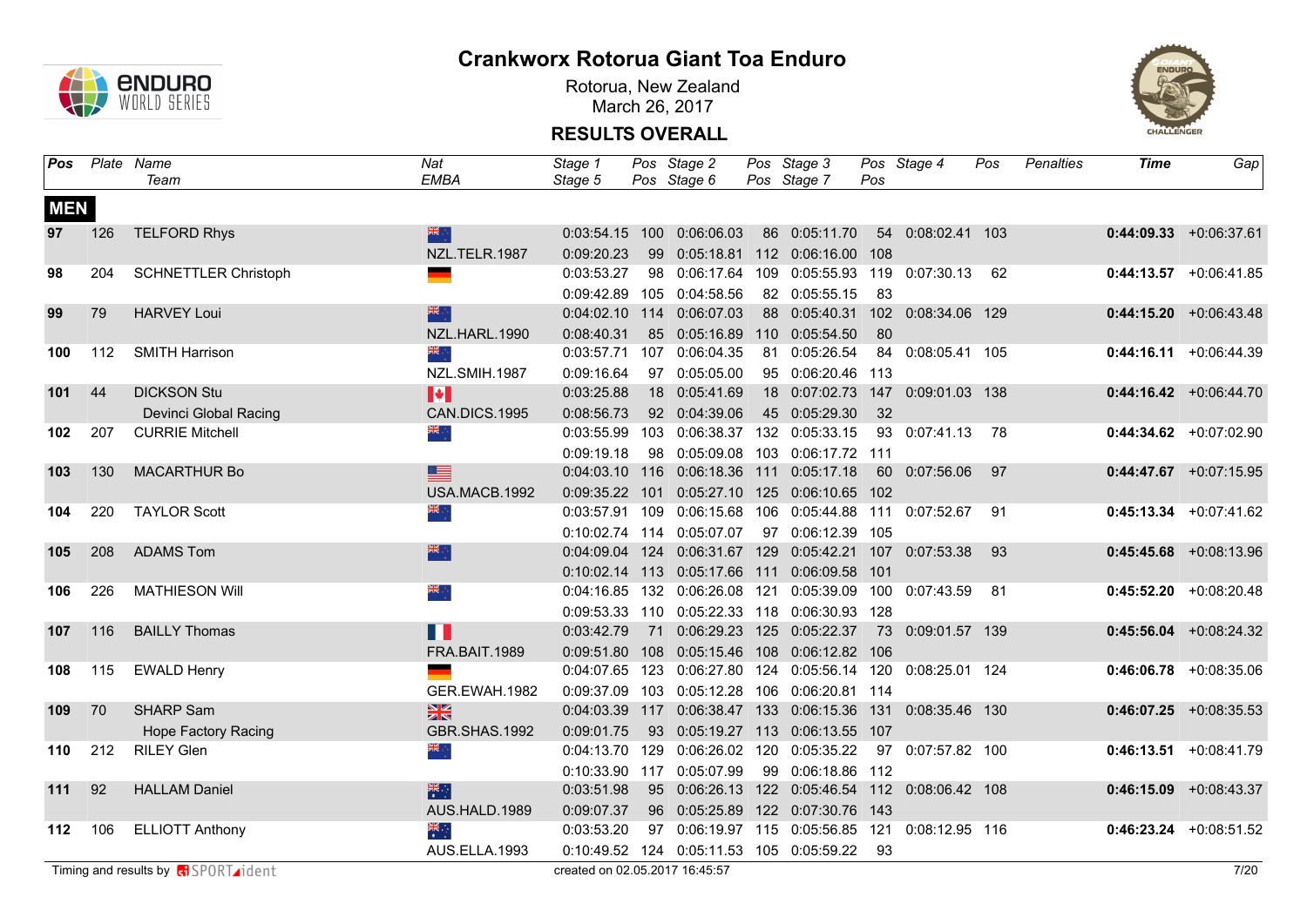

Rotorua, New Zealand March 26, 2017



|            |         | Pos Plate Name                             | <b>Nat</b>           | Stage 1                        | Pos Stage 2                                                        | Pos Stage 3       |     | Pos Stage 4       | Pos | Penalties                       | <b>Time</b>                                              | Gap                       |
|------------|---------|--------------------------------------------|----------------------|--------------------------------|--------------------------------------------------------------------|-------------------|-----|-------------------|-----|---------------------------------|----------------------------------------------------------|---------------------------|
|            |         | Team                                       | <b>EMBA</b>          | Stage 5                        | Pos Stage 6                                                        | Pos Stage 7       | Pos |                   |     |                                 |                                                          |                           |
| <b>MEN</b> |         |                                            |                      |                                |                                                                    |                   |     |                   |     |                                 |                                                          |                           |
|            | 113 103 | AANDEWIEL Seth                             | 米中                   |                                | 0:03:56.50 105 0:06:31.15 128 0:05:25.93                           |                   |     | 81 0:08:22.63 122 |     |                                 |                                                          | $0:46:41.33 + 0:09:09.61$ |
|            |         |                                            | NZL.AANS.1995        |                                | 0:10:39.28 118 0:05:10.38 104 0:06:35.46 132                       |                   |     |                   |     |                                 |                                                          |                           |
| 114        | 124     | <b>TEEBOON Nick</b>                        | ं श्रेह              |                                | 0:04:13.78  130  0:06:29.79  126  0:05:43.53  109  0:08:02.78  104 |                   |     |                   |     |                                 |                                                          | $0:46:51.01$ +0:09:19.29  |
|            |         |                                            | NZL.TEEN.1978        |                                | 0:09:58.19  112  0:05:50.23  132  0:06:32.71  130                  |                   |     |                   |     |                                 |                                                          |                           |
| 115        | 218     | <b>CORRIGAN Nathan</b>                     | 米里                   |                                | 0:03:56.83  106  0:06:17.37  108  0:05:35.55                       |                   |     | 98 0:07:51.52 90  |     |                                 |                                                          | $0:46:58.86$ +0:09:27.14  |
|            |         |                                            |                      |                                | 0:11:25.62 130 0:05:26.14 123 0:06:25.83 120                       |                   |     |                   |     |                                 |                                                          |                           |
| 116        | 105     | <b>MOORE Tom</b>                           | $\frac{N}{N}$        |                                | 0:04:12.28 126 0:06:30.40 127 0:05:58.87 123 0:07:49.14 86         |                   |     |                   |     |                                 |                                                          | $0:47:08.66$ +0:09:36.94  |
|            |         |                                            | GBR.MOOT.1982        |                                | 0:11:00.54 127 0:05:16.29 109 0:06:21.14 115                       |                   |     |                   |     |                                 |                                                          |                           |
| 117        | 114     | <b>WINDLER Oliver</b>                      | ø                    |                                | 0:04:06.13 120 0:06:34.81 130 0:06:10.03 128 0:08:28.40 127        |                   |     |                   |     |                                 |                                                          | $0:47:08.83$ +0:09:37.11  |
|            |         |                                            | <b>SUI.WINO.1988</b> |                                | 0:09:57.09  111  0:05:27.04  124  0:06:25.33  119                  |                   |     |                   |     |                                 |                                                          |                           |
| 118        | 215     | <b>TUCKER Nathan</b>                       | ्रें≋                |                                | 0:03:58.20 110 0:06:14.70 103 0:06:08.99 127 0:07:32.77 65         |                   |     |                   |     |                                 |                                                          | $0:47:19.26$ +0:09:47.54  |
|            |         |                                            |                      |                                | 0:11:16.94 129 0:05:45.85 130 0:06:21.81 117                       |                   |     |                   |     |                                 |                                                          |                           |
| 119        | 222     | MCDOWELL Jeff                              | 器点                   |                                | 0:04:06.98  122  0:06:23.40  118  0:06:26.36  138  0:08:02.14  102 |                   |     |                   |     |                                 |                                                          | $0:47:29.75$ +0:09:58.03  |
|            |         |                                            |                      |                                | 0:10:43.20 122 0:05:21.18 115 0:06:26.49 121                       |                   |     |                   |     |                                 |                                                          |                           |
| 120        | 69      | DAVIS Jubal                                |                      | 0:03:39.22                     | 57 0:05:56.25                                                      | 61 0:05:03.75     |     |                   |     | 38  0:09:10.78  142  0:05:00.00 |                                                          | $0:47:39.91 +0:10:08.19$  |
|            |         | Yeti Fox Shox                              | USA.DAVJ.1990        | 0:08:22.18                     | 72 0:04:40.51                                                      | 49 0:05:47.22     | 64  |                   |     |                                 |                                                          |                           |
| 121        | 213     | <b>CARRINGTON James</b>                    | 米辛                   |                                | 0:04:47.04 149 0:06:40.68 134 0:05:48.13 114 0:07:52.93 92         |                   |     |                   |     |                                 |                                                          | $0:47:47.75 +0:10:16.03$  |
|            |         |                                            |                      |                                | 0:10:46.32 123 0:05:22.39 119 0:06:30.26 126                       |                   |     |                   |     |                                 |                                                          |                           |
| 122        | 216     | <b>CALOW Dylan</b>                         | ्हें                 |                                | 0:04:05.29 119 0:06:35.47 131 0:06:26.25 137 0:08:05.52 106        |                   |     |                   |     |                                 |                                                          | $0:47:59.87$ +0:10:28.15  |
|            |         |                                            |                      |                                | 0:10:52.78 126 0:05:25.75 121 0:06:28.81 124                       |                   |     |                   |     |                                 |                                                          |                           |
| 123        | 201     | <b>CHUBEY Mitch</b>                        | H                    |                                | 0:03:57.81  108  0:06:55.56  142  0:05:44.06  110  0:08:19.95  121 |                   |     |                   |     |                                 |                                                          | $0:48:13.59$ +0:10:41.87  |
|            |         |                                            | CAN.CHUM.1989        |                                | 0:10:49.88 125 0:05:36.03 128 0:06:50.30 136                       |                   |     |                   |     |                                 |                                                          |                           |
| 124        | 239     | <b>MILLS Tim</b>                           | $\frac{1}{2}$        |                                | 0:04:27.46 136 0:06:47.14 137 0:05:57.43 122 0:07:37.79 73         |                   |     |                   |     |                                 |                                                          | $0:48:16.80 + 0:10:45.08$ |
|            |         |                                            |                      |                                | 0:11:15.55  128  0:05:36.88  129  0:06:34.55  131                  |                   |     |                   |     |                                 |                                                          |                           |
| 125        | 108     | <b>CHAMBERLAIN Calum</b>                   | $\frac{N}{N}$        |                                | 0:04:33.29  140  0:06:27.63  123  0:06:22.33  135  0:08:26.52  126 |                   |     |                   |     |                                 |                                                          | $0:48:16.99$ +0:10:45.27  |
|            |         |                                            | GBR.CHAC.1990        |                                | 0:10:08.61  116  0:06:06.80  135  0:06:11.81  104                  |                   |     |                   |     |                                 |                                                          |                           |
| 126        | 219     | <b>COOMBES Tom</b>                         | $\frac{1}{2}$        |                                | 0:04:17.06  134  0:06:41.53  135  0:06:19.34  133  0:08:29.35  128 |                   |     |                   |     |                                 |                                                          | $0:48:46.80 + 0:11:15.08$ |
|            |         |                                            |                      |                                | 0:11:27.89 132 0:05:07.45                                          | 98 0:06:24.18 118 |     |                   |     |                                 |                                                          |                           |
| 127        | 241     | <b>KUROSAWA Daisuke</b>                    | $\bullet$            |                                | 0:04:14.75  131  0:06:45.92  136  0:05:59.55  124  0:08:09.79  114 |                   |     |                   |     |                                 |                                                          | $0:49:01.58$ +0:11:29.86  |
|            |         |                                            |                      |                                | 0:11:30.31  133  0:05:34.46  127  0:06:46.80  134                  |                   |     |                   |     |                                 |                                                          |                           |
| 128        | 80      | PICCHIOTTINO Cole                          | <u> and</u>          | 0:03:43.34                     | 73  0:06:12.47  100  0:05:13.90                                    |                   |     |                   |     |                                 | 56  0:08:18.60  119  0:05:00.00  0:49:02.95  +0:11:31.23 |                           |
|            |         |                                            | <b>USA.PICC.1995</b> |                                | 0:09:39.37 104 0:05:00.43                                          | 87 0:05:54.84     | -81 |                   |     |                                 |                                                          |                           |
|            |         | Timing and results by <b>R</b> SPORT ident |                      | created on 02.05.2017 16:45:57 |                                                                    |                   |     |                   |     |                                 |                                                          | 8/20                      |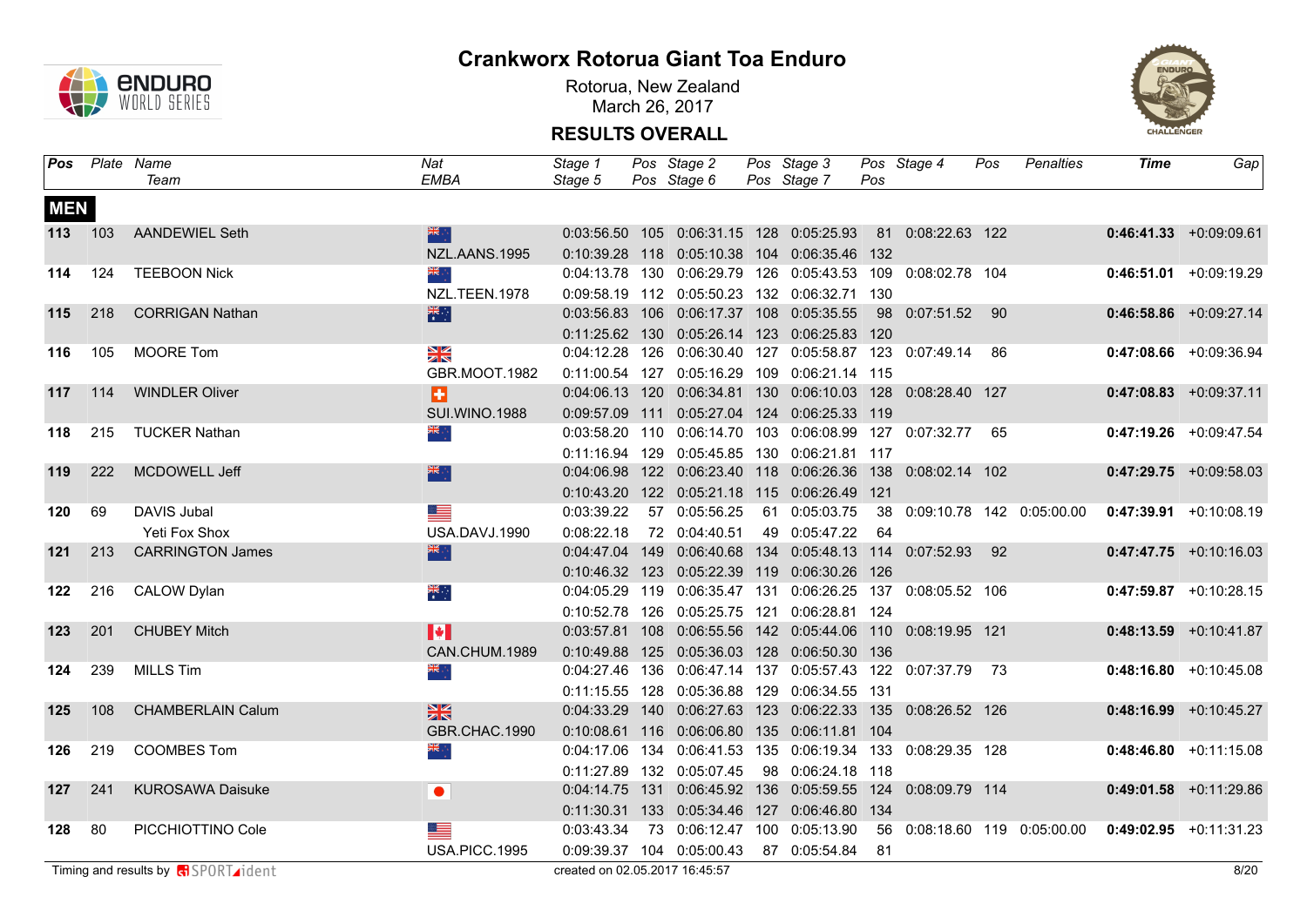

Rotorua, New Zealand March 26, 2017



| Pos        |     | Plate Name               | Nat                         | Stage 1        |    | Pos Stage 2                                                        | Pos Stage 3                                       |     | Pos Stage 4    | Pos | Penalties                       | <b>Time</b> | Gap                       |
|------------|-----|--------------------------|-----------------------------|----------------|----|--------------------------------------------------------------------|---------------------------------------------------|-----|----------------|-----|---------------------------------|-------------|---------------------------|
|            |     | Team                     | <b>EMBA</b>                 | Stage 5        |    | Pos Stage 6                                                        | Pos Stage 7                                       | Pos |                |     |                                 |             |                           |
| <b>MEN</b> |     |                          |                             |                |    |                                                                    |                                                   |     |                |     |                                 |             |                           |
| 129        | 211 | <b>LUSE Ryan</b>         | ≣                           |                |    | 0:04:41.49 147 0:06:11.08                                          | 96  0:06:43.04  142  0:08:25.31  125              |     |                |     |                                 |             | $0:50:07.86$ +0:12:36.14  |
|            |     |                          |                             | 0:12:15.67 138 |    |                                                                    | 0:05:21.73 116 0:06:29.54 125                     |     |                |     |                                 |             |                           |
| 130        | 228 | <b>OLLIVIER James</b>    | X                           | 0:04:27.87 137 |    |                                                                    | 0:06:49.68  139  0:06:16.07  132  0:08:24.31  123 |     |                |     |                                 |             | $0:50:34.33 + 0:13:02.61$ |
|            |     |                          |                             |                |    | 0:12:29.95 139 0:05:25.44 120 0:06:41.01 133                       |                                                   |     |                |     |                                 |             |                           |
| 131        | 127 | <b>ORCHARD Jeremy</b>    | 器点                          | 0:04:40.02 145 |    |                                                                    | 0:06:52.10 141 0:06:38.93 140                     |     | 0:08:56.14 134 |     |                                 |             | $0:51:22.53$ +0:13:50.81  |
|            |     |                          | NZL.ORCJ.1989               |                |    | 0:11:45.92  135  0:06:02.42  133  0:06:27.00  122                  |                                                   |     |                |     |                                 |             |                           |
| 132        | 120 | <b>BERTHOMIER Manuel</b> | Ш                           |                |    | 0:04:52.76 150 0:07:10.21 145 0:06:13.54 129                       |                                                   |     | 0:09:18.81 144 |     |                                 |             | $0:51:25.05$ +0:13:53.33  |
|            |     |                          | FRA.BERM.1983               |                |    | 0:10:40.32 120 0:06:13.69 138 0:06:55.72 138                       |                                                   |     |                |     |                                 |             |                           |
| 133        | 119 | <b>HERLETH Michael</b>   | 米                           | 0:04:41.61 148 |    |                                                                    | 0:07:11.39  146  0:06:53.91  146                  |     | 0:09:29.21 146 |     |                                 |             | $0:52:13.52$ +0:14:41.80  |
|            |     |                          | NZL.HERM.1982               |                |    | 0:10:40.29 119 0:06:04.75 134 0:07:12.36 140                       |                                                   |     |                |     |                                 |             |                           |
| 134        | 229 | <b>ROGERS Ali</b>        | $\frac{N}{N}$               |                |    | 0:04:06.46 121 0:06:19.57 114 0:05:55.63 118                       |                                                   |     | 0:07:59.53 101 |     |                                 |             | $0:52:13.98$ +0:14:42.26  |
|            |     |                          |                             |                |    | 0:15:07.29  144  0:06:14.62  139  0:06:30.88  127                  |                                                   |     |                |     |                                 |             |                           |
| 135        | 125 | <b>PASTUSZEK Derrick</b> | 米                           |                |    | 0:04:33.15  139  0:06:50.82  140  0:06:06.41  126  0:09:07.84  141 |                                                   |     |                |     |                                 |             | $0:52:38.83$ +0:15:07.11  |
|            |     |                          | AUS.PASD.1984               |                |    | 0:12:52.97  141  0:06:35.45  145  0:06:32.19  129                  |                                                   |     |                |     |                                 |             |                           |
| 136        | 221 | HAMPTON OSBORNE Jordan - | ्रें≋                       |                |    | 0:04:39.01  143  0:06:16.61  107  0:07:35.54  151  0:09:00.61  137 |                                                   |     |                |     |                                 |             | $0:52:41.38$ +0:15:09.66  |
|            |     |                          |                             |                |    | 0:12:34.62  140  0:05:46.54  131  0:06:48.45  135                  |                                                   |     |                |     |                                 |             |                           |
| 137        | 236 | <b>DAVIES Craig</b>      | 米里                          |                |    | 0:04:37.42  142  0:07:18.77  147  0:06:31.71  139  0:08:58.08  135 |                                                   |     |                |     |                                 |             | $0:52:54.03$ +0:15:22.31  |
|            |     |                          |                             |                |    | 0:11:52.76  136  0:06:17.97  140  0:07:17.32  141                  |                                                   |     |                |     |                                 |             |                           |
| 138        | 109 | <b>TAYLOR Riley</b>      | ▓                           |                |    | 0:05:07.57  154  0:07:45.41  152  0:06:46.10  143  0:09:25.68  145 |                                                   |     |                |     |                                 |             | $0:53:38.01$ +0:16:06.29  |
|            |     |                          | AUS.TAYR.1994               |                |    | 0:11:44.69  134  0:06:26.86  141  0:06:21.70  116                  |                                                   |     |                |     |                                 |             |                           |
| 139        | 238 | <b>PRETTY James</b>      | 米辛                          | 0:04:32.65 138 |    |                                                                    | 0:06:47.22 138 0:06:40.72 141 0:08:44.57 132      |     |                |     |                                 |             | $0:53:40.56$ +0:16:08.84  |
|            |     |                          |                             |                |    | 0:13:41.54  142  0:06:11.38  137  0:07:02.48  139                  |                                                   |     |                |     |                                 |             |                           |
| 140        | 104 | RAITT Benjamin           | ÷, ak                       |                |    | 0:04:55.94 151 0:07:46.11 153 0:06:48.05 144 0:09:57.71 148        |                                                   |     |                |     |                                 |             | $0:54:57.85$ +0:17:26.13  |
|            |     |                          | NZL.RAIB.1986               |                |    | 0:12:04.54 137 0:06:33.53 144 0:06:51.97 137                       |                                                   |     |                |     |                                 |             |                           |
| 141        | 231 | <b>THOMSON Ben</b>       | 黑                           |                |    | 0:04:33.61  141  0:07:19.55  148  0:07:29.81  150                  |                                                   |     | 0:09:06.57 140 |     |                                 |             | $0:56:46.43 +0:19:14.71$  |
|            |     |                          |                             |                |    | 0:13:52.91  143  0:06:07.44  136  0:08:16.54  147                  |                                                   |     |                |     |                                 |             |                           |
| 142        | -17 | <b>CURE Alexandre</b>    | $\mathcal{A}^{\mathcal{A}}$ | 0:03:53.91     | 99 | 0:05:49.20                                                         | 46 0:05:15.63                                     |     |                |     | 59  0:14:05.96  154  0:05:00.00 |             | $0:58:09.66$ +0:20:37.94  |
|            |     | BH-Miranda Racing Team   | FRA.CURA.1993               |                |    | 0:11:25.71  131  0:04:24.54                                        | 10 0:08:14.71 146                                 |     |                |     |                                 |             |                           |
| 143        | 51  | <b>FORBES Ben</b>        | 糕                           | 0:03:34.58     |    | 37 0:05:54.25                                                      | 56 0:18:31.18 156                                 |     |                |     | 0:08:19.16 120 0:05:00.00       |             | $1:00:25.08$ +0:22:53.36  |
|            |     |                          | AUS.FORB.1994               | 0:08:31.55     | 79 | 0:05:01.72                                                         | 91 0:05:32.64                                     | 40  |                |     |                                 |             |                           |
| 144        | 235 | <b>JESSUP Mark</b>       | $\frac{2}{\pi}$             |                |    | 0:05:03.31 152 0:07:52.38                                          | 154  0:07:24.41  149                              |     | 0:09:47.17 147 |     |                                 |             | 1:01:14.19 +0:23:42.47    |
|            |     |                          |                             |                |    | 0:17:05.95  145  0:06:26.96  142  0:07:34.01  144                  |                                                   |     |                |     |                                 |             |                           |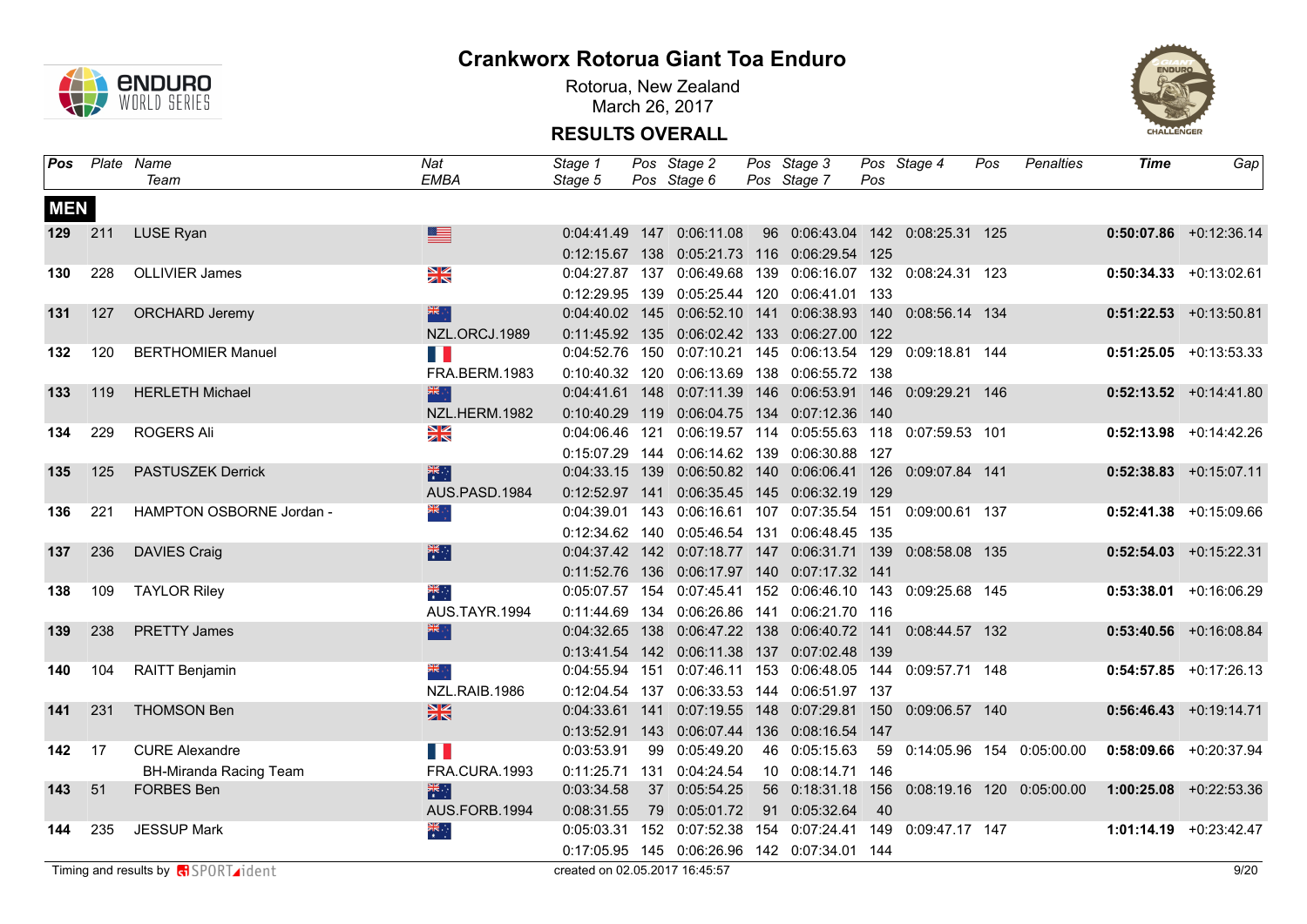

Rotorua, New Zealand March 26, 2017



| Pos            |                | Plate Name                  | Nat                  | Stage 1        |    | Pos Stage 2                                                        | Pos Stage 3      |     | Pos Stage 4                        | Pos | Penalties | <b>Time</b>                                                                                   | Gap                      |
|----------------|----------------|-----------------------------|----------------------|----------------|----|--------------------------------------------------------------------|------------------|-----|------------------------------------|-----|-----------|-----------------------------------------------------------------------------------------------|--------------------------|
|                |                | Team                        | EMBA                 | Stage 5        |    | Pos Stage 6 Pos Stage 7                                            |                  | Pos |                                    |     |           |                                                                                               |                          |
| <b>MEN</b>     |                |                             |                      |                |    |                                                                    |                  |     |                                    |     |           |                                                                                               |                          |
|                | 145 131        | <b>REIBELT Harrison</b>     | 米里                   |                |    | 0:04:16.90  133  0:07:05.29  144  0:06:19.62  134  0:10:20.56  150 |                  |     |                                    |     |           |                                                                                               | $1:02:03.12$ +0:24:31.40 |
|                |                |                             | AUS.REIH.1995        |                |    | 0:21:01.29 150 0:06:32.26 143 0:06:27.20 123                       |                  |     |                                    |     |           |                                                                                               |                          |
| 146            | 224            | <b>GIBSON Thomas</b>        | $\frac{1}{\sqrt{2}}$ |                |    | 0:05:38.16  155  0:07:36.05  150  0:07:46.32  153  0:09:57.75  149 |                  |     |                                    |     |           |                                                                                               | $1:02:10.78$ +0:24:39.06 |
|                |                |                             |                      |                |    | 0:17:14.34  146  0:06:36.00  146  0:07:22.16  142                  |                  |     |                                    |     |           |                                                                                               |                          |
| 147            | 122            | DA SILVA Goncalo            | $\bullet$            |                |    |                                                                    |                  |     |                                    |     |           | 0:04:11.38 125 0:09:38.38 157 0:07:50.37 154 0:11:31.81 153 0:01:00.00 1:10:34.72 +0:33:03.00 |                          |
|                |                |                             | POR.DA G.1987        |                |    | 0:19:28.41  147  0:08:13.09  148  0:08:41.28  148                  |                  |     |                                    |     |           |                                                                                               |                          |
| 148            | 123            | <b>CAFFIN Paul</b>          | $\frac{1}{\sqrt{2}}$ |                |    |                                                                    |                  |     |                                    |     |           | 0:05:45.29 156 0:08:25.48 155 0:07:45.80 152 0:11:13.55 151 0:01:00.00 1:12:01.47 +0:34:29.75 |                          |
|                |                |                             | AUS.CAFP.1978        |                |    | 0:22:05.00  151  0:07:46.01  147  0:08:00.34  145                  |                  |     |                                    |     |           |                                                                                               |                          |
| <b>DNF</b> 53  |                | <b>CHAPMAN Rupert</b>       |                      |                |    | 0:17:39.98 159 0:05:43.06                                          |                  |     | 21  0:05:20.40  67  0:07:19.03  46 |     |           |                                                                                               |                          |
|                |                |                             | NZL.CHAR.1992        | 0:08:25.53     | 75 |                                                                    |                  |     |                                    |     |           |                                                                                               |                          |
|                | <b>DNF</b> 233 | <b>MCCARTHY Kieran</b>      | $\frac{N}{N}$        |                |    | 0:04:40.00 144 0:07:21.77 149 0:06:53.79 145 0:08:48.90 133        |                  |     |                                    |     |           |                                                                                               |                          |
|                |                |                             |                      | 0:19:36.42 148 |    |                                                                    |                  |     |                                    |     |           |                                                                                               |                          |
| <b>DNF</b> 234 |                | <b>SCOTT Dan</b>            | $\frac{N}{N}$        |                |    | 0:05:06.63  153  0:07:41.59  151  0:07:18.36  148  0:11:29.50  152 |                  |     |                                    |     |           |                                                                                               |                          |
|                |                |                             |                      | 0:20:00.51 149 |    |                                                                    |                  |     |                                    |     |           |                                                                                               |                          |
| <b>DNF</b> 28  |                | NATION Joseph               | ÷, <mark>≫</mark>    |                |    | 0:03:46.11  82  0:05:38.00  7  0:05:19.16                          |                  |     | 63 0:07:09.13 30                   |     |           |                                                                                               |                          |
|                |                |                             | NZL.NATJ.1989        |                |    |                                                                    |                  |     |                                    |     |           |                                                                                               |                          |
| <b>DNF</b> 93  |                | PRITCHARD Jimmy             |                      |                |    | 0:03:34.76 39 0:06:03.44                                           |                  |     | 77 0:05:39.21 101 0:07:35.88       | 70  |           |                                                                                               |                          |
|                |                |                             | NZL.PRIJ.1987        |                |    |                                                                    |                  |     |                                    |     |           |                                                                                               |                          |
| <b>DNF</b> 73  |                | POLONI Tobia                | T N                  | 0:03:29.85     |    | 24 0:05:54.73 59 0:05:34.80                                        |                  |     | 96 0:08:18.23 118                  |     |           |                                                                                               |                          |
|                |                | Team CMC Cycling Experience | ITA.POLT.1991        |                |    |                                                                    |                  |     |                                    |     |           |                                                                                               |                          |
| <b>DNF</b> 14  |                | <b>WALLNER Robin</b>        | <u>sta k</u>         | 0:03:39.03     |    | 55 0:05:48.87                                                      | 44 0:04:51.32 12 |     |                                    |     |           |                                                                                               |                          |
|                |                | Ibis Cycles Enduro Race     | --<br>SWE.WALR.1988  |                |    |                                                                    |                  |     |                                    |     |           |                                                                                               |                          |
|                | <b>DNF</b> 128 | <b>COKER Declan</b>         | ≫⊯्                  |                |    | 0:07:21.47 157 0:08:57.90 156 0:10:12.32 155                       |                  |     |                                    |     |           |                                                                                               |                          |
|                |                |                             | NZL.COKD.1993        |                |    |                                                                    |                  |     |                                    |     |           |                                                                                               |                          |
|                | <b>DNF</b> 121 | <b>CHAUVIN Robin</b>        | H                    |                |    | 0:04:13.31  128  0:07:01.23  143                                   |                  |     |                                    |     |           |                                                                                               |                          |
|                |                |                             |                      |                |    |                                                                    |                  |     |                                    |     |           |                                                                                               |                          |
| <b>DNF</b> 88  |                | <b>PAYNE Richard</b>        | FRA.CHAR.1983        |                |    |                                                                    |                  |     |                                    |     |           |                                                                                               |                          |
|                |                |                             | $\frac{N}{N}$        |                |    | 0:04:18.22 135 0:09:58.27 158                                      |                  |     |                                    |     |           |                                                                                               |                          |
|                |                |                             | GBR.PAYR.1985        |                |    |                                                                    |                  |     |                                    |     |           |                                                                                               |                          |
| <b>DNF</b> 76  |                | <b>KERLY Ed</b>             |                      | 0:11:42.67 158 |    |                                                                    |                  |     |                                    |     |           |                                                                                               |                          |
|                |                | Fuji Bikes                  | NZL.KERE.1982        |                |    |                                                                    |                  |     |                                    |     |           |                                                                                               |                          |
|                | <b>DNF</b> 225 | <b>LENNON Tony</b>          | $\frac{1}{\sqrt{2}}$ | 0:19:17.22 160 |    |                                                                    |                  |     |                                    |     |           |                                                                                               |                          |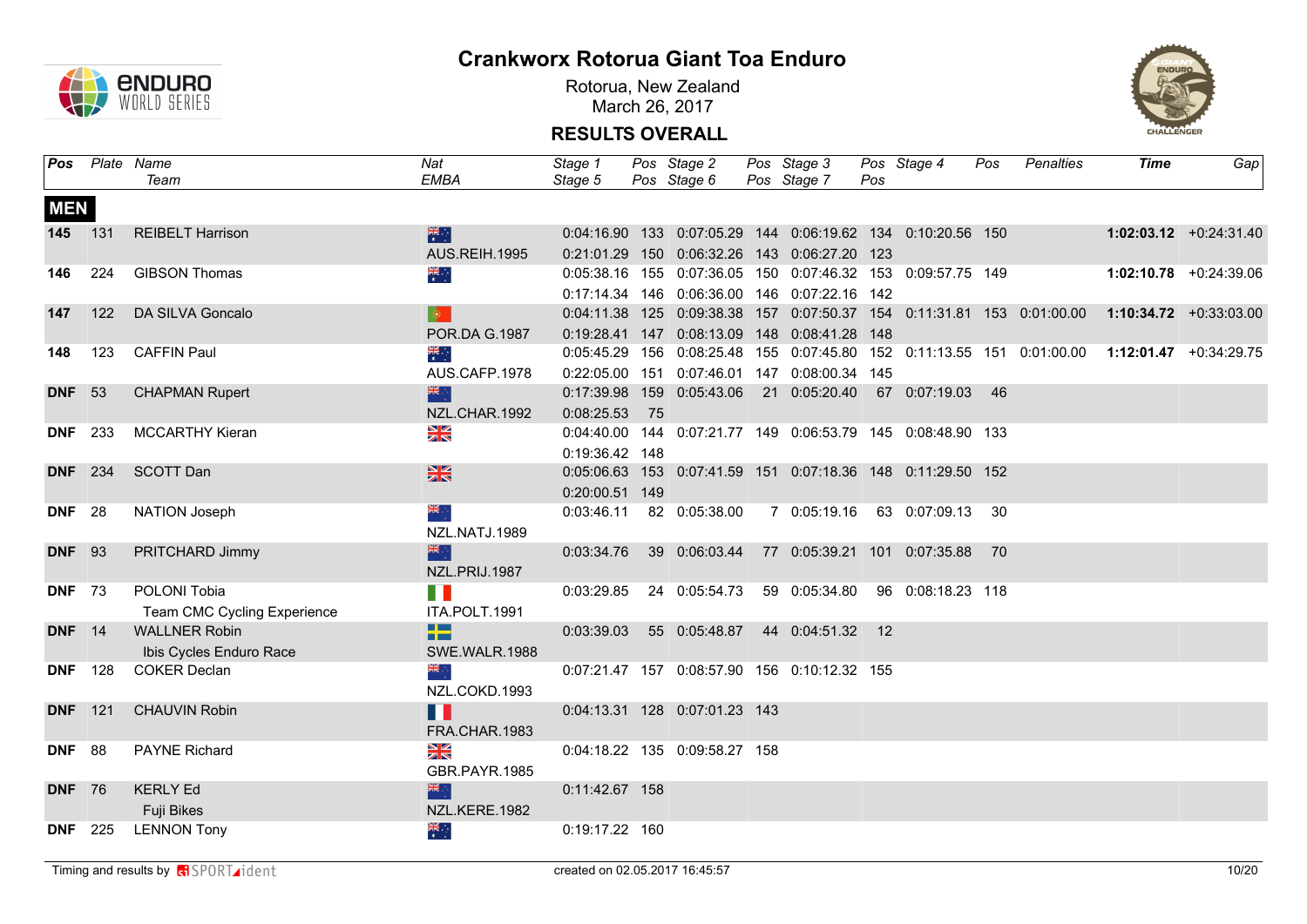

Rotorua, New Zealand March 26, 2017



| Pos              |     | Plate Name                                   | <b>Nat</b>           | Stage 1                        |    | Pos Stage 2   | Pos Stage 3   |                | Pos Stage 4   | Pos            | <b>Penalties</b> | <b>Time</b> | Gap                       |
|------------------|-----|----------------------------------------------|----------------------|--------------------------------|----|---------------|---------------|----------------|---------------|----------------|------------------|-------------|---------------------------|
|                  |     | Team                                         | <b>EMBA</b>          | Stage 5                        |    | Pos Stage 6   | Pos Stage 7   | Pos            |               |                |                  |             |                           |
|                  |     | MEN   Master 40+                             |                      |                                |    |               |               |                |               |                |                  |             |                           |
| $\mathbf{1}$     | 702 | <b>AMOUR Karim</b>                           | Ш                    | 0:03:22.85                     |    | 10:05:47.80   | 2 0:04:40.87  |                | 2 0:07:07.15  | $\overline{2}$ |                  | 0:39:33.71  |                           |
|                  |     | <b>BH-Miranda Racing Team</b>                | FRA.AMOK.1975        | 0:08:06.15                     |    | 1 0:04:39.14  | 1 0:05:49.75  | $\mathbf{1}$   |               |                |                  |             |                           |
| $\mathbf{2}$     | 705 | MCCARROLL Sean                               | ैं                   | 0:03:29.79                     |    | 2 0:05:41.76  | 1 0:04:35.97  |                | 1 0:07:04.97  | $\mathbf{1}$   |                  |             | $0:39:46.40 + 0:00:12.69$ |
|                  |     |                                              | AUS.MCCS.1977        | 0:08:06.20                     |    | 2 0:04:51.29  | 2 0:05:56.42  | $\overline{2}$ |               |                |                  |             |                           |
| $\mathbf{3}$     | 704 | <b>PAGE Nigel</b>                            | $\frac{N}{N}$        | 0:03:43.63                     |    | 3 0:05:52.76  | 3 0:04:49.11  |                | 3 0:07:12.02  | $\mathbf{3}$   |                  |             | $0:41:14.42$ +0:01:40.71  |
|                  |     | <b>Chain Reaction Cycles Mavic</b>           | GBR.PAGN.1972        | 0:08:40.69                     |    | 5 0:04:53.56  | 3 0:06:02.65  | $\overline{4}$ |               |                |                  |             |                           |
| 4                | 722 | <b>CARTER Jeff</b>                           | ैं हैं।              | 0:03:53.36                     |    | 5 0:05:56.54  | 4 0:04:55.50  |                | 5 0:07:28.30  | 5              |                  |             | $0:41:57.40 +0:02:23.69$  |
|                  |     |                                              | NZL.CARJ.1975        | 0:08:21.49                     |    | 4 0:05:02.90  | 4 0:06:19.31  | $\overline{7}$ |               |                |                  |             |                           |
| $5\phantom{1}$   | 725 | <b>SPANBROEK Mike</b>                        | 深深                   | 0:03:57.44                     |    | 7 0:06:07.87  | 7 0:04:53.81  |                | 4 0:07:28.61  | $6^{\circ}$    |                  |             | $0:42:06.23$ +0:02:32.52  |
|                  |     |                                              |                      | 0:08:09.46                     |    | 3 0:05:22.45  | 9 0:06:06.59  | 5              |               |                |                  |             |                           |
| 6                | 701 | <b>BRODERICK Michael</b>                     | <u> III program</u>  | 0:03:49.22                     |    | 4 0:06:07.34  | 6 0:05:07.39  |                | 8 0:07:17.27  | $\overline{4}$ |                  |             | $0:42:41.54$ +0:03:07.83  |
|                  |     |                                              | USA.BROM.1973        | 0:09:13.50                     |    | 7 0:05:07.08  | 5 0:05:59.74  | 3              |               |                |                  |             |                           |
| $\overline{7}$   | 703 | <b>CIZINSKY Milan</b>                        |                      | 0:04:03.55                     |    | 8 0:06:20.60  | 11 0:04:59.34 |                | 6 0:07:30.94  | $\overline{7}$ |                  |             | $0:43:02.69$ +0:03:28.98  |
|                  |     |                                              | CZE.CIZM.1974        | 0:08:42.21                     |    | 6 0:05:10.57  | 6 0:06:15.48  | 6              |               |                |                  |             |                           |
| 8                | 708 | JACOB John                                   | 张                    | 0:03:53.36                     |    | 5 0:06:06.52  | 5 0:05:00.03  |                | 7 0:07:39.96  | 8              |                  |             | $0:44:08.53$ +0:04:34.82  |
|                  |     |                                              | NZL.JACJ.1968        | 0:09:47.00                     |    | 9 0:05:18.40  | 7 0:06:23.26  | 8              |               |                |                  |             |                           |
| $\boldsymbol{9}$ | 710 | <b>GOLDSBURY Richard</b>                     | 米市                   | 0:04:05.64                     |    | 9 0:06:09.17  | 8 0:05:23.93  |                | 10 0:07:51.87 | 13             |                  |             | $0:45:52.91 + 0:06:19.20$ |
|                  |     |                                              | NZL.GOLR.1974        | 0:10:10.36                     |    | 11 0:05:28.62 | 10 0:06:43.32 | 15             |               |                |                  |             |                           |
| 10               | 723 | <b>ALEXANDER James</b>                       | XK                   | 0:04:08.42                     |    | 11 0:06:16.20 | 10 0:05:27.99 |                | 12 0:07:43.55 | 9              |                  |             | $0:46:11.73$ +0:06:38.02  |
|                  |     |                                              | GBR.ALEJ.1974        | 0:10:26.76                     |    | 12 0:05:36.54 | 13 0:06:32.27 | 10             |               |                |                  |             |                           |
| 11               | 706 | <b>QUINN Ali</b>                             | 米亭                   | 0:04:10.64                     |    | 12 0:07:06.12 | 22 0:05:24.83 |                | 11 0:07:58.46 | 14             |                  |             | $0:47:02.59$ +0:07:28.88  |
|                  |     |                                              | NZL.QUIA.1973        | 0:10:37.48                     |    | 14 0:05:18.56 | 8 0:06:26.50  | 9              |               |                |                  |             |                           |
| 12               | 707 | <b>CULLEN Andrew</b>                         | ्रेल                 | 0:04:19.43                     |    | 16 0:06:23.34 | 13 0:05:29.69 |                | 13 0:07:51.12 | 12             |                  |             | $0:47:27.13$ +0:07:53.42  |
|                  |     |                                              | NZL.CULA.1972        | 0:11:08.92                     | 19 | 0:05:33.12    | 12 0:06:41.51 | 13             |               |                |                  |             |                           |
| 13               | 711 | <b>WALLINGTON Barrie</b>                     | 米心                   | 0:04:29.26                     |    | 18 0:06:31.84 | 15 0:06:35.43 |                | 21 0:08:13.21 | 17             |                  |             | $0:47:43.43$ +0:08:09.72  |
|                  |     |                                              | NZL.WALB.1967        | 0:09:50.07                     |    | 10 0:05:31.35 | 11 0:06:32.27 | 10             |               |                |                  |             |                           |
| 14               | 240 | <b>PATTON Carl</b>                           | ैं                   | 0:04:17.72                     |    | 15 0:06:50.83 | 19 0:05:55.31 |                | 15 0:08:06.17 | 15             |                  |             | $0:48:20.17$ +0:08:46.46  |
|                  |     |                                              |                      | 0:10:46.97                     |    | 16 0:05:39.46 | 14 0:06:43.71 | 16             |               |                |                  |             |                           |
| 15               | 712 | <b>JONES Sheldon</b>                         | 米村                   | 0:04:35.04                     |    | 19 0:06:43.43 | 18 0:05:49.45 |                | 14 0:08:20.48 | 19             |                  |             | $0:49:02.48$ +0:09:28.77  |
|                  |     |                                              | <b>AUS.JONS.1970</b> | 0:10:57.07                     |    | 18 0:06:01.54 | 15 0:06:35.47 | 12             |               |                |                  |             |                           |
| 16               | 731 | <b>JAMIESON Brooke</b>                       | $\frac{1}{2}$        | 0:04:27.41                     |    | 17 0:06:27.09 | 14 0:06:29.08 | 19             | 0:08:10.13    | 16             |                  | 0:49:07.39  | +0:09:33.68               |
|                  |     |                                              |                      | 0:10:35.81                     |    | 13 0:06:06.44 | 16 0:06:51.43 | 17             |               |                |                  |             |                           |
|                  |     | Timing and results by $\sqrt{d}$ SPORT ident |                      | created on 02.05.2017 16:45:57 |    |               |               |                |               |                |                  |             | 11/20                     |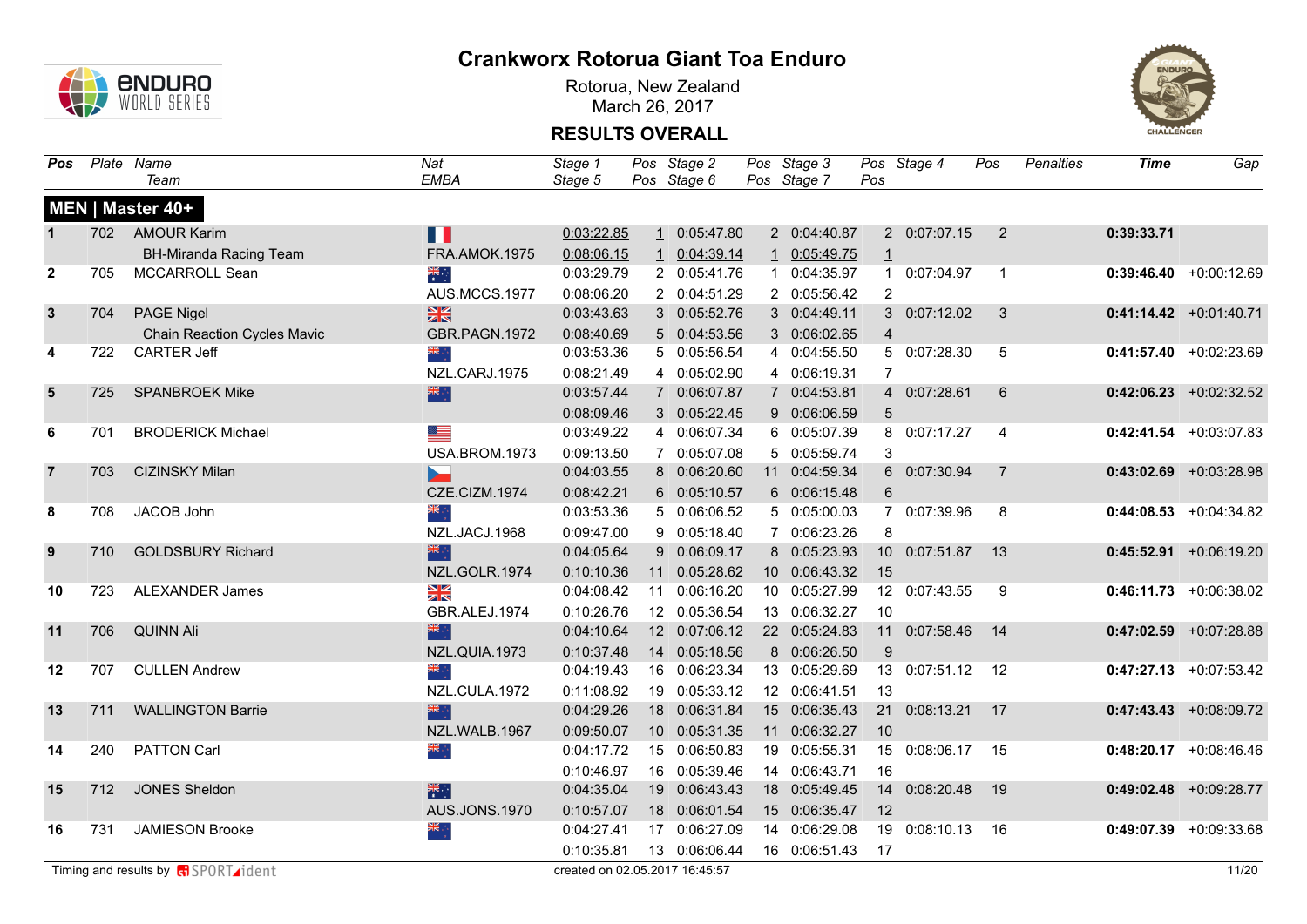

Rotorua, New Zealand March 26, 2017



| Pos |                | Plate Name                                        | Nat                  | Stage 1                        |    | Pos Stage 2                                | Pos Stage 3      |      | Pos Stage 4        | Pos  | Penalties | <b>Time</b> | Gap                      |
|-----|----------------|---------------------------------------------------|----------------------|--------------------------------|----|--------------------------------------------|------------------|------|--------------------|------|-----------|-------------|--------------------------|
|     |                | Team                                              | EMBA                 | Stage 5                        |    | Pos Stage 6                                | Pos Stage 7      | Pos  |                    |      |           |             |                          |
|     |                | MEN   Master 40+                                  |                      |                                |    |                                            |                  |      |                    |      |           |             |                          |
| 17  |                | 724 TAGUE Alex                                    | 米宁                   | 0:04:08.14                     |    | 10 0:06:10.11                              | 9 0:07:12.94     |      | 27 0:07:44.67 11   |      |           |             | $0:50:45.24 +0:11:11.53$ |
|     |                |                                                   | NZL.TAGA.1976        | 0:11:52.82                     |    | 21 0:06:53.99                              | 24 0:06:42.57    | 14   |                    |      |           |             |                          |
| 18  | 729            | <b>DAWSON Guy</b>                                 | $\frac{1}{2}$        | 0:04:43.30                     |    | 21 0:07:14.50                              | 24 0:06:32.52    |      | 20 0:09:08.07 22   |      |           |             | $0:51:33.69$ +0:11:59.98 |
|     |                |                                                   |                      | 0:10:44.76                     |    | 15 0:06:12.16                              | 17 0:06:58.38    | 18   |                    |      |           |             |                          |
| 19  | 730            | <b>SCHAUT Duncan</b>                              | 深心                   | 0:05:04.41                     |    | 25 0:07:12.12                              | 23 0:06:01.95    |      | 16  0:08:48.45  21 |      |           |             | $0:51:37.63$ +0:12:03.92 |
|     |                |                                                   |                      | 0:10:54.67                     |    | 17 0:06:29.37                              | 20 0:07:06.66    | 19   |                    |      |           |             |                          |
| 20  | 717            | PIRES Armando                                     | $\bullet$            | 0:04:40.32                     |    | 20 0:07:00.89                              | 20 0:06:28.87    |      | 18 0:08:35.49 20   |      |           |             | $0:51:50.61$ +0:12:16.90 |
|     |                |                                                   | BRA.PIRA.1974        | 0:11:32.84                     |    | 20 0:06:22.62                              | 18 0:07:09.58    | 21   |                    |      |           |             |                          |
| 21  | 728            | <b>SPRAGUE Steve</b>                              | 米亭                   | 0:04:48.68                     |    | 23 0:07:02.20                              | 21 0:06:47.25    |      | 23 0:09:09.64      | 23   |           |             | $0:54:27.44 +0:14:53.73$ |
|     |                |                                                   |                      | 0:12:54.08                     |    | 23 0:06:38.83                              | 21 0:07:06.76    | 20   |                    |      |           |             |                          |
| 22  | 709            | <b>MIER Richard</b>                               | XK                   | 0:04:58.22                     |    | 24 0:07:34.93                              | 27 0:06:35.76    |      | 22 0:09:38.70 25   |      |           |             | $0:55:25.27$ +0:15:51.56 |
|     |                |                                                   | <b>GBR.MIER.1972</b> | 0:12:48.54                     |    | 22 0:06:26.57                              | 19 0:07:22.55    | 23   |                    |      |           |             |                          |
| 23  | 718            | <b>JAGGY Raphael</b>                              | Ð                    | 0:05:10.61                     |    | 26 0:07:14.98                              | 25 0:06:50.18    |      | 24 0:09:24.28 24   |      |           |             | $0:57:51.66$ +0:18:17.95 |
|     |                |                                                   | SUI.JAGR.1971        | 0:15:08.10                     |    | 25 0:06:42.23                              | 22 0:07:21.28    | 22   |                    |      |           |             |                          |
| 24  | 721            | <b>NOBLE Andrew</b>                               | $\frac{1}{\sqrt{2}}$ | 0:05:18.85                     |    | 28 0:07:57.14                              | 29 0:08:17.04    |      | 28 0:11:11.19 26   |      |           |             | 1:06:23.22 +0:26:49.51   |
|     |                |                                                   | AUS.NOBA.1974        | 0:18:47.78                     |    | 26 0:06:53.07                              | 23 0:07:58.15    | 24   |                    |      |           |             |                          |
|     | <b>DNF</b> 726 | <b>EGGLESTON Erin</b>                             | 米宁                   | 0:04:16.37                     |    | 13 0:06:22.97                              | 12 0:05:15.12    |      | 9 0:07:43.91 10    |      |           |             |                          |
|     |                |                                                   |                      | 0:09:16.98                     | 8  |                                            |                  |      |                    |      |           |             |                          |
|     | <b>DNF</b> 727 | <b>SPANBROEK Paul</b>                             | $\frac{1}{2}$        | 0:04:44.49                     |    | 22 0:06:40.94                              | 16 0:06:55.67    |      | 26 0:08:16.65      | - 18 |           |             |                          |
|     |                |                                                   |                      | 0:13:48.95                     | 24 |                                            |                  |      |                    |      |           |             |                          |
|     | <b>DNF</b> 716 | <b>GRAHAM Kel</b>                                 | 米                    | 0:06:38.88                     |    | 31 0:08:19.28                              | 30 0:09:37.69    |      | 30 0:17:43.24 27   |      |           |             |                          |
|     |                |                                                   | AUS.GRAK.1969        |                                |    |                                            |                  |      |                    |      |           |             |                          |
|     | <b>DNF</b> 713 | <b>BADDILEY Jono</b>                              | $\frac{1}{2}$        |                                |    | 0:04:17.29  14  0:06:42.49  17  0:06:02.40 |                  | 17   |                    |      |           |             |                          |
|     |                |                                                   | NZL.BADJ.1971        |                                |    |                                            |                  |      |                    |      |           |             |                          |
|     | <b>DNF</b> 732 | <b>EASTMAN Lance</b>                              | 米亭                   | 0:05:12.76                     |    | 27 0:07:23.47                              | 26 0:06:50.62 25 |      |                    |      |           |             |                          |
|     |                |                                                   |                      |                                |    |                                            |                  |      |                    |      |           |             |                          |
|     | <b>DNF</b> 733 | STILWELL Gordon                                   | ÷, <mark>≫</mark>    | 0:05:23.90                     |    | 29 0:07:46.87                              | 28 0:08:29.52    | 29   |                    |      |           |             |                          |
|     |                |                                                   |                      |                                |    |                                            |                  |      |                    |      |           |             |                          |
|     | <b>DNF</b> 715 | <b>ADAMS Geoff</b>                                | 米村                   | 0:07:09.57                     |    | 32 0:09:44.06                              | 32 0:14:51.18    | - 31 |                    |      |           |             |                          |
|     |                |                                                   | AUS.ADAG.1966        |                                |    |                                            |                  |      |                    |      |           |             |                          |
|     |                | DNF 714 SHEPHEARD Jason                           | ▓                    |                                |    | 0:05:53.26 30 0:08:41.67 31 0:22:17.25     |                  | - 32 |                    |      |           |             |                          |
|     |                |                                                   | AUS.SHEJ.1972        |                                |    |                                            |                  |      |                    |      |           |             |                          |
|     |                | Timing and results by <b>R</b> SPORT <b>ident</b> |                      | created on 02.05.2017 16:45:57 |    |                                            |                  |      |                    |      |           |             | 12/20                    |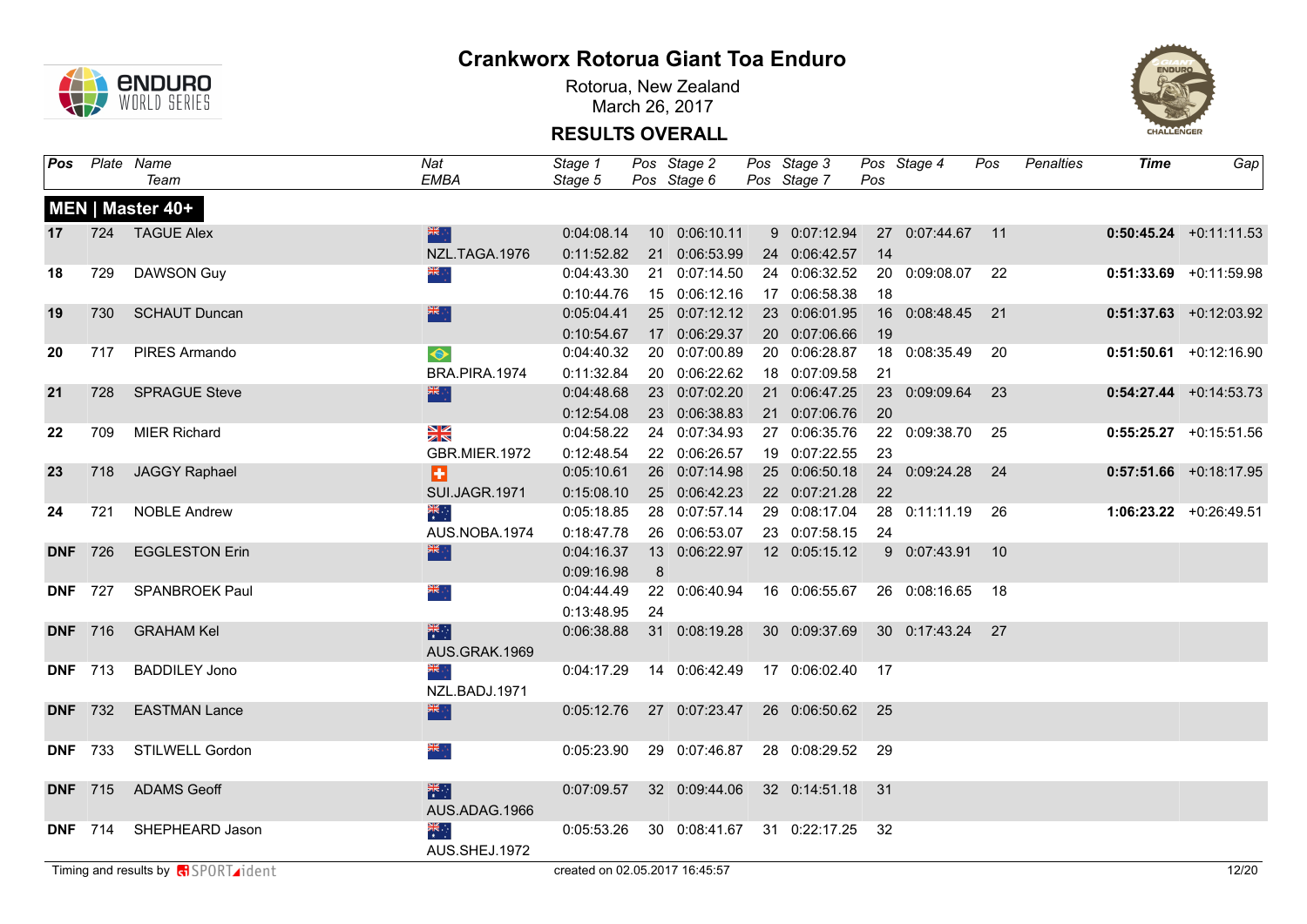

Rotorua, New Zealand March 26, 2017



| Pos            |     | Plate Name                                    | Nat                   | Stage 1                        | Pos Stage 2   | Pos Stage 3   |                | Pos Stage 4   | Pos            | <b>Penalties</b> | <b>Time</b> | Gap                       |
|----------------|-----|-----------------------------------------------|-----------------------|--------------------------------|---------------|---------------|----------------|---------------|----------------|------------------|-------------|---------------------------|
|                |     | Team                                          | <b>EMBA</b>           | Stage 5                        | Pos Stage 6   | Pos Stage 7   | Pos            |               |                |                  |             |                           |
|                |     | MEN   Under 21                                |                       |                                |               |               |                |               |                |                  |             |                           |
| $\mathbf{1}$   | 601 | <b>BURNS Pedro</b>                            | ×.                    | 0:03:23.59                     | 2 0:05:39.28  | 2 0:04:47.66  |                | 3 0:06:46.58  | $\perp$        |                  | 0:38:27.98  |                           |
|                |     |                                               | CHI.BURP.1997         | 0:07:28.49                     | 1 0:04:46.16  | 3 0:05:36.22  | 3              |               |                |                  |             |                           |
| $\mathbf{2}$   | 602 | <b>CALLAGHAN Killian</b>                      | M.                    | 0:03:24.48                     | 4 0:05:50.53  | 6 0:04:35.78  |                | 1 0:07:07.24  | $\overline{4}$ |                  |             | $0:39:24.52$ +0:00:56.54  |
|                |     |                                               | IRL.CALK.1997         | 0:07:52.33                     | 2 0:04:47.24  | 4 0:05:46.92  | $\overline{7}$ |               |                |                  |             |                           |
| $\mathbf{3}$   | 608 | <b>LUCAS Cole</b>                             | 米亭                    | 0:03:18.41                     | 1 0:05:37.53  | 1 0:04:42.72  |                | 2 0:06:58.74  | $\overline{2}$ |                  |             | $0:39:43.91 + 0:01:15.93$ |
|                |     |                                               | NZL.LUCC.1998         | 0:08:56.91                     | 9 0:04:38.10  | 1 0:05:31.50  | $\overline{2}$ |               |                |                  |             |                           |
| 4              | 604 | <b>LEYEN Max</b>                              | $\blacktriangleright$ | 0:03:24.18                     | 3 0:05:45.65  | 5 0:04:50.12  |                | 5 0:07:11.24  | 5              |                  |             | $0:39:58.44 +0:01:30.46$  |
|                |     |                                               | CAN.LEYM.1997         | 0:08:21.50                     | 5 0:04:48.13  | 5 0:05:37.62  | 4              |               |                |                  |             |                           |
| $5\phantom{1}$ | 612 | <b>SELF Daniel</b>                            | 器                     | 0:03:33.44                     | 8 0:05:39.57  | 3 0:05:07.36  |                | 11 0:07:19.17 | 8              |                  |             | $0:40:08.21 +0:01:40.23$  |
|                |     |                                               | NZL.SELD.1998         | 0:08:15.38                     | 4 0:04:43.55  | 2 0:05:29.74  | $\mathbf{1}$   |               |                |                  |             |                           |
| 6              | 603 | <b>SECONDI Nathan</b>                         | H.                    | 0:03:27.85                     | 5 0:06:10.13  | 15 0:04:47.69 |                | 4 0:07:13.53  | 6              |                  |             | $0:40:43.22$ +0:02:15.24  |
|                |     |                                               | FRA.SECN.1999         | 0:08:10.31                     | 3 0:05:00.49  | 7 0:05:53.22  | 10             |               |                |                  |             |                           |
| $\overline{7}$ | 607 | <b>BLAHA Vojtech</b>                          |                       | 0:03:33.21                     | 7 0:05:53.59  | 7 0:04:56.06  |                | 6 0:06:59.37  | $\mathbf{3}$   |                  |             | $0:41:40.49$ +0:03:12.51  |
|                |     |                                               | CZE.BLAV.1999         | 0:09:14.17                     | 10 0:04:59.47 | 6 0:06:04.62  | 18             |               |                |                  |             |                           |
| 8              | 614 | FRIEL Ben                                     | $\frac{1}{2}$         | 0:03:37.45                     | 10 0:06:12.03 | 18 0:04:58.91 |                | 7 0:07:55.49  | 24             |                  |             | $0:42:27.99$ +0:04:00.01  |
|                |     |                                               | NZL.FRIB.1997         | 0:08:37.49                     | 6 0:05:21.29  | 26 0:05:45.33 | 6              |               |                |                  |             |                           |
| 9              | 613 | <b>REILLY Josh</b>                            | 深心                    | 0:03:54.46                     | 22 0:06:13.11 | 20 0:05:02.54 |                | 9 0:07:39.43  | 15             |                  |             | $0:42:54.69$ +0:04:26.71  |
|                |     |                                               | NZL.REIJ.1997         | 0:08:43.32                     | 7 0:05:27.47  | 27 0:05:54.36 | 12             |               |                |                  |             |                           |
| 10             | 606 | <b>RONZON Erwin</b>                           | T.                    | 0:03:34.60                     | 9 0:06:08.71  | 14 0:05:11.39 |                | 12 0:07:35.19 | 11             |                  |             | $0:43:06.85$ +0:04:38.87  |
|                |     | Team CMC Cycling Experience                   | ITA.RONE.1997         | 0:09:18.14                     | 11 0:05:10.12 | 15 0:06:08.70 | 20             |               |                |                  |             |                           |
| 11             | 615 | <b>CRUISE Eden</b>                            | 米市                    | 0:03:54.67                     | 23 0:05:56.72 | 8 0:05:05.51  |                | 10 0:07:35.87 | 13             |                  |             | $0:43:09.04$ +0:04:41.06  |
|                |     |                                               | NZL.CRUE.1999         | 0:09:41.50                     | 19 0:05:06.36 | 10 0:05:48.41 | $\bf 8$        |               |                |                  |             |                           |
| 12             | 610 | <b>MCILROY Benjamin</b>                       | ैँँ                   | 0:03:31.95                     | 6 0:06:12.55  | 19 0:05:19.80 |                | 14 0:07:22.53 | 9              |                  |             | $0:43:13.29$ +0:04:45.31  |
|                |     |                                               | AUS.MCIB.1999         | 0:09:20.54                     | 12 0:05:14.67 | 20 0:06:11.25 | 21             |               |                |                  |             |                           |
| 13             | 616 | <b>BOOKER Tom</b>                             | 深心                    | 0:03:48.78                     | 15 0:06:06.55 | 10 0:05:31.40 |                | 20 0:07:39.45 | 16             |                  |             | $0:43:44.75$ +0:05:16.77  |
|                |     |                                               | NZL.BOOT.1998         | 0:09:29.01                     | 15 0:05:16.05 | 22 0:05:53.51 | 11             |               |                |                  |             |                           |
| 14             | 629 | <b>THOMAS Perrie</b>                          | $\frac{1}{2}$         | 0:03:46.52                     | 13 0:06:08.43 | 12 0:05:37.67 |                | 23 0:07:37.08 | 14             |                  |             | $0:43:47.14$ +0:05:19.16  |
|                |     |                                               |                       | 0:09:32.79                     | 17 0:05:02.58 | 8 0:06:02.07  | 16             |               |                |                  |             |                           |
| 15             | 628 | <b>MADSEN Reuben</b>                          | 深心                    | 0:03:43.48                     | 12 0:05:58.73 | 9 0:05:15.80  |                | 13 0:07:33.36 | 10             |                  |             | $0:43:57.31 + 0:05:29.33$ |
|                |     |                                               |                       | 0:10:09.93                     | 22 0:05:14.48 | 19 0:06:01.53 | 14             |               |                |                  |             |                           |
| 16             | 624 | <b>BERRY Matt</b>                             | ैं, और                | 0:03:51.04                     | 18 0:06:15.99 | 21 0:05:27.54 |                | 17 0:07:43.02 | 19             |                  |             | $0:43:58.60 + 0:05:30.62$ |
|                |     |                                               | NZL.BERM.2000         | 0:09:31.79                     | 16 0:05:12.24 | 17 0:05:56.98 | 13             |               |                |                  |             |                           |
|                |     | Timing and results by $\bigoplus$ SPORT ident |                       | created on 02.05.2017 16:45:57 |               |               |                |               |                |                  |             | 13/20                     |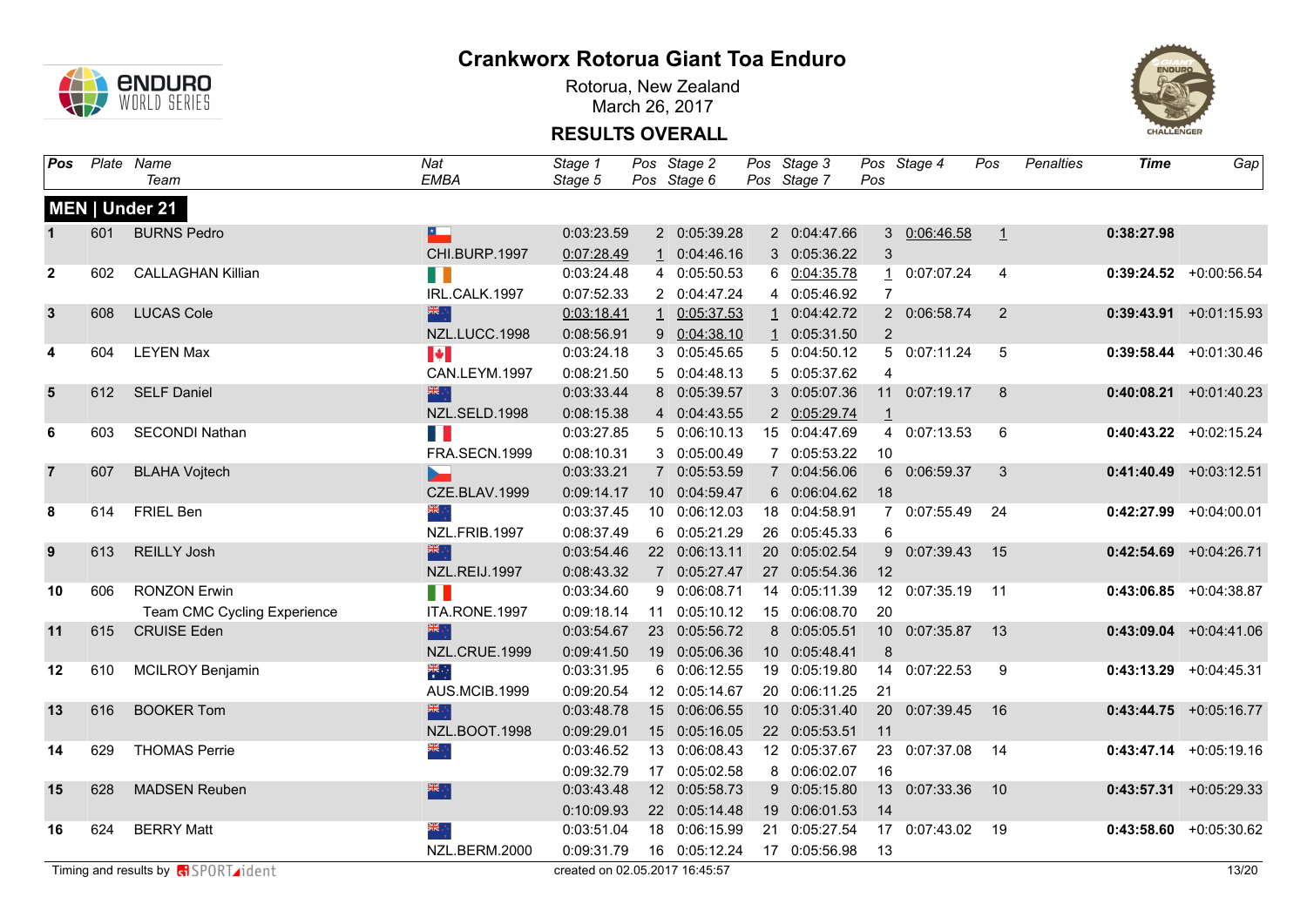

Rotorua, New Zealand March 26, 2017



| Pos |     | Plate Name                                 | Nat                      | Stage 1                        | Pos Stage 2   | Pos Stage 3   |     | Pos Stage 4        | Pos | Penalties | <b>Time</b> | Gap                       |
|-----|-----|--------------------------------------------|--------------------------|--------------------------------|---------------|---------------|-----|--------------------|-----|-----------|-------------|---------------------------|
|     |     | Team                                       | EMBA                     | Stage 5                        | Pos Stage 6   | Pos Stage 7   | Pos |                    |     |           |             |                           |
|     |     | MEN   Under 21                             |                          |                                |               |               |     |                    |     |           |             |                           |
| 17  | 622 | <b>WICKENS Maxwell</b>                     | 米                        | 0:03:51.24                     | 19 0:06:22.11 | 24 0:05:26.06 |     | 16  0:07:47.87  21 |     |           |             | $0:44:09.42$ +0:05:41.44  |
|     |     |                                            | NZL.WICM.2000            | 0:09:23.42                     | 13 0:05:16.71 | 24 0:06:02.01 | 15  |                    |     |           |             |                           |
| 18  | 638 | <b>BURNS Jeronimo</b>                      | $\overline{\phantom{a}}$ | 0:03:46.93                     | 14 0:06:17.39 | 22 0:05:30.98 |     | 19 0:07:41.40      | 17  |           |             | $0:44:14.72$ +0:05:46.74  |
|     |     |                                            |                          | 0:09:34.82                     | 18 0:05:07.78 | 13 0:06:15.42 | 22  |                    |     |           |             |                           |
| 19  | 617 | O'DONOGHUE-PRICE Jacob                     | 器                        | 0:03:52.41                     | 20 0:06:08.44 | 13 0:05:34.53 |     | 21 0:07:42.12 18   |     |           |             | $0:44:35.04$ +0:06:07.06  |
|     |     |                                            | NZL.ODOJ.2000            | 0:10:14.19                     | 23 0:05:10.92 | 16 0:05:52.43 | 9   |                    |     |           |             |                           |
| 20  | 611 | <b>LOMBARDI Matthew</b>                    | $\geqslant$              | 0:03:50.30                     | 17 0:06:11.57 | 17 0:06:04.21 |     | 31 0:08:16.73      | -27 |           |             | $0:45:14.41 + 0:06:46.43$ |
|     |     |                                            | RSA.LOMM.1997            | 0:10:00.26                     | 20 0:05:07.77 | 12 0:05:43.57 | 5   |                    |     |           |             |                           |
| 21  | 635 | VOSS Tom                                   | 深深                       | 0:03:54.88                     | 24 0:06:06.94 | 11 0:05:24.88 |     | 15 0:07:53.84      | 23  |           |             | $0:45:43.29$ +0:07:15.31  |
|     |     |                                            |                          | 0:11:12.79                     | 28 0:05:04.79 | 9 0:06:05.17  | 19  |                    |     |           |             |                           |
| 22  | 639 | <b>KIRKHAM James</b>                       | ÷, ≫k                    | 0:04:04.99                     | 28 0:06:23.29 | 26 0:05:42.16 |     | 24 0:08:07.19      | 25  |           |             | $0:45:44.27$ +0:07:16.29  |
|     |     |                                            |                          | 0:10:00.64                     | 21 0:05:09.96 | 14 0:06:16.04 | 23  |                    |     |           |             |                           |
| 23  | 619 | <b>HIDES Max</b>                           | 深亭                       | 0:03:49.81                     | 16 0:06:22.47 | 25 0:05:46.29 |     | 26 0:07:48.53      | 22  |           |             | $0:46:04.73$ +0:07:36.75  |
|     |     |                                            | NZL.HIDM.1999            | 0:10:53.98                     | 26 0:05:07.56 | 11 0:06:16.09 | 24  |                    |     |           |             |                           |
| 24  | 625 | <b>LUMSDEN Sam</b>                         | ÷, ak                    | 0:03:52.78                     | 21 0:06:32.54 | 30 0:06:09.57 |     | 32 0:08:15.90      | 26  |           |             | $0:46:44.62$ +0:08:16.64  |
|     |     |                                            |                          | 0:10:17.34                     | 24 0:05:20.18 | 25 0:06:16.31 | 25  |                    |     |           |             |                           |
| 25  | 631 | <b>MARSH Patrick</b>                       | 米宁                       | 0:03:59.19                     | 26 0:06:24.70 | 27 0:05:42.35 |     | 25 0:08:16.92 28   |     |           |             | $0:47:03.01$ +0:08:35.03  |
|     |     |                                            |                          | 0:10:54.41                     | 27 0:05:15.41 | 21 0:06:30.03 | 28  |                    |     |           |             |                           |
| 26  | 636 | PRIER Tom                                  | ैं, श्रेह                | 0:03:59.42                     | 27 0:06:18.73 | 23 0:05:27.82 |     | 18 0:07:44.05      | 20  |           |             | $0:47:09.15$ +0:08:41.17  |
|     |     |                                            |                          | 0:12:04.17                     | 31 0:05:16.33 | 23 0:06:18.63 | 26  |                    |     |           |             |                           |
| 27  | 630 | DOW Logan                                  | $\frac{N}{N}$            | 0:04:19.30                     | 31 0:06:38.30 | 31 0:06:28.34 |     | 34 0:08:48.27      | 34  |           |             | $0:49:14.17$ +0:10:46.19  |
|     |     |                                            |                          | 0:10:44.81                     | 25 0:05:37.09 | 28 0:06:38.06 | 30  |                    |     |           |             |                           |
| 28  | 634 | VANDERBOOM Liam                            | i, <mark>ak</mark>       | 0:04:33.84                     | 33 0:06:46.71 | 33 0:06:01.80 |     | 30 0:08:24.69      | 30  |           |             | $0:49:53.04$ +0:11:25.06  |
|     |     |                                            |                          | 0:11:43.01                     | 30 0:05:44.05 | 31 0:06:38.94 | 31  |                    |     |           |             |                           |
| 29  | 627 | MCDONNELL Sam                              | $\frac{N}{N}$            | 0:04:14.52                     | 29 0:06:53.88 | 34 0:05:56.82 |     | 27 0:08:30.07      | 31  |           |             | $0:50:03.47$ +0:11:35.49  |
|     |     |                                            |                          | 0:11:37.52                     | 29 0:05:56.51 | 32 0:06:54.15 | 34  |                    |     |           |             |                           |
| 30  | 609 | MURPHY Jarrod                              | ्हें                     | 0:03:58.12                     | 25 0:06:28.75 | 29 0:06:01.63 |     | 29 0:08:42.86      | 32  |           |             | $0:50:07.01$ +0:11:39.03  |
|     |     |                                            | AUS.MURJ.1998            | 0:12:19.35                     | 32 0:06:10.77 | 34 0:06:25.53 | 27  |                    |     |           |             |                           |
| 31  | 626 | <b>VAN LEUVEN Finn</b>                     | 器                        | 0:04:35.48                     | 34 0:07:08.09 | 37 0:07:17.50 | 38  | 0:08:44.48         | 33  |           |             | $0:52:23.39$ +0:13:55.41  |
|     |     |                                            |                          | 0:12:20.57                     | 33 0:05:42.05 | 30 0:06:35.22 | 29  |                    |     |           |             |                           |
| 32  | 632 | STOCKWELL Sam                              | $\frac{1}{\sqrt{2}}$     | 0:04:39.00                     | 36 0:06:46.67 | 32 0:05:57.96 |     | 28 0:08:23.30      | 29  |           |             | $0:55:07.34$ +0:16:39.36  |
|     |     |                                            |                          | 0:16:30.68                     | 37 0:06:02.19 | 33 0:06:47.54 | 33  |                    |     |           |             |                           |
|     |     | Timing and results by <b>R</b> SPORT ident |                          | created on 02.05.2017 16:45:57 |               |               |     |                    |     |           |             | 14/20                     |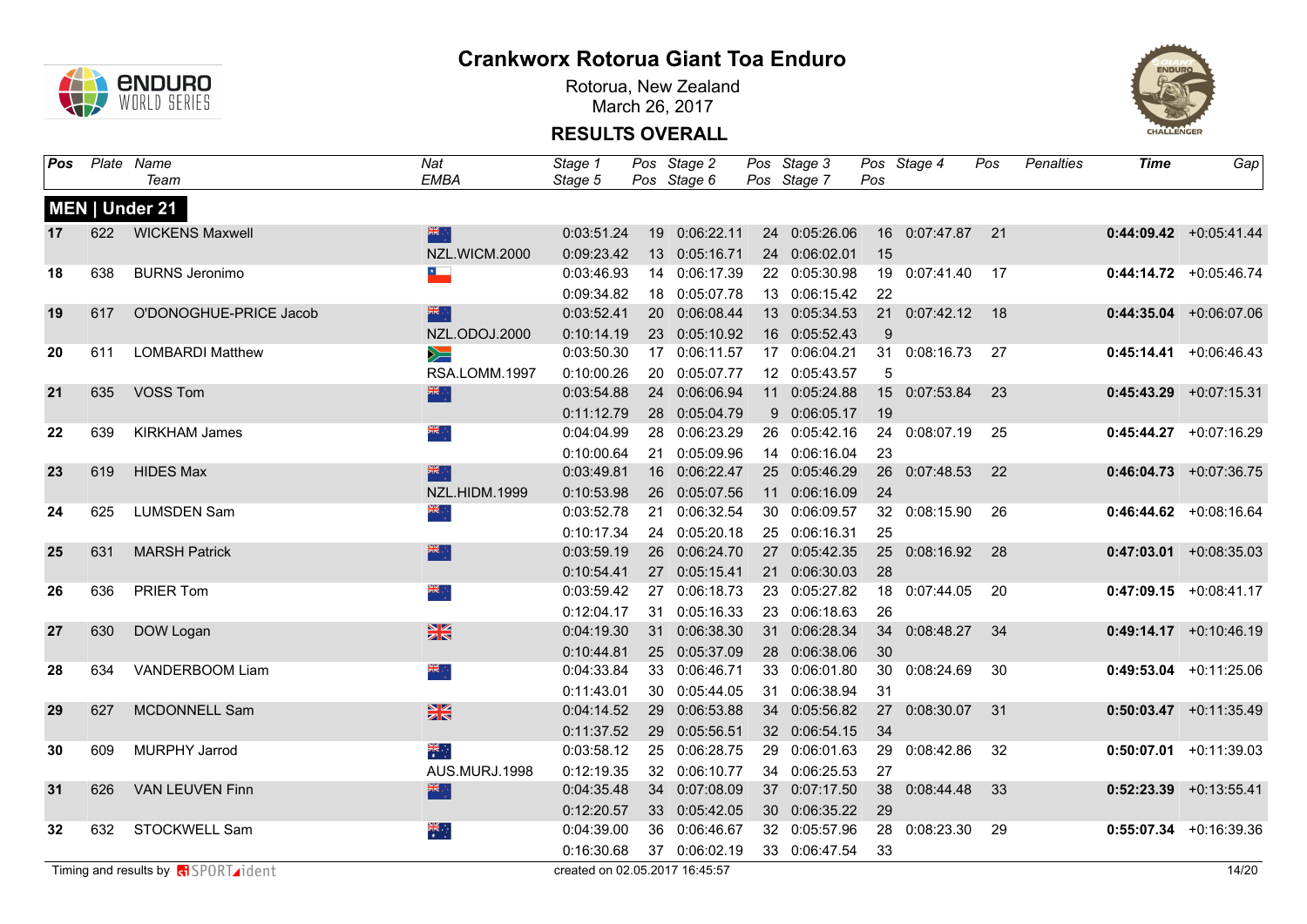

Rotorua, New Zealand March 26, 2017



| Pos        | Plate | Name                   | Nat           | Stage 1    |    | Pos Stage 2   |    | Pos Stage 3   |     | Pos Stage 4   | Pos | <b>Penalties</b> | <b>Time</b> | Gap                      |
|------------|-------|------------------------|---------------|------------|----|---------------|----|---------------|-----|---------------|-----|------------------|-------------|--------------------------|
|            |       | Team                   | EMBA          | Stage 5    |    | Pos Stage 6   |    | Pos Stage 7   | Pos |               |     |                  |             |                          |
|            |       | <b>MEN   Under 21</b>  |               |            |    |               |    |               |     |               |     |                  |             |                          |
| 33         | 637   | <b>THOMSON Ciaran</b>  | 米亭            | 0:04:35.52 | 35 | 0:07:05.56    |    | 36 0:07:04.06 | 36  | 0:09:17.44    | 36  |                  | 0:55:31.81  | $+0:17:03.83$            |
|            |       |                        |               | 0:14:53.09 |    | 34 0:05:41.41 |    | 29 0:06:54.73 | 35  |               |     |                  |             |                          |
| 34         | 618   | <b>JACOB Connor</b>    | ⊹, ak         | 0:15:54.43 | 39 | 0:06:11.27    |    | 16 0:05:36.23 |     | 22 0:07:35.48 | 12  |                  | 0:55:59.44  | +0:17:31.46              |
|            |       |                        | NZL.JACC.2000 | 0:09:25.33 |    | 14 0:05:14.01 |    | 18 0:06:02.69 | -17 |               |     |                  |             |                          |
| 35         | 633   | <b>WARD Harrison</b>   | 米             | 0:04:48.19 | 37 | 0:07:03.48    |    | 35 0:06:47.02 | 35  | 0:08:51.25    | 35  |                  |             | $0:56:51.60 +0:18:23.62$ |
|            |       |                        |               | 0:15:36.39 |    | 36 0:07:03.55 |    | 36 0:06:41.72 | 32  |               |     |                  |             |                          |
| 36         | 623   | <b>RICHARDSON John</b> | ÷, ≫k         | 0:03:39.29 | 11 | 0:05:39.84    |    | 4 0:05:00.16  |     | 8 0:07:17.38  |     |                  | 0:58:53.80  | +0:20:25.82              |
|            |       |                        | NZL.RICJ.1999 | 0:08:55.24 |    | 8 0:11:20.70  | 37 | 0:17:01.19    | 37  |               |     |                  |             |                          |
| 37         | 620   | <b>HAMILTON James</b>  | <b>SIR</b>    | 0:04:57.43 | 38 | 0:07:37.29    |    | 38 0:07:13.81 | 37  | 0:09:51.04    | 37  |                  | 0:58:54.14  | $+0:20:26.16$            |
|            |       |                        | NZL.HAMJ.1997 | 0:15:15.74 |    | 35 0:06:27.56 |    | 35 0:07:31.27 | 36  |               |     |                  |             |                          |
| <b>DNF</b> | 621   | <b>COBB Daniel</b>     | ÷, ≫k         | 0:04:28.89 |    | 32 0:06:28.11 |    | 28 0:06:23.11 |     | 33 0:11:41.21 | 38  |                  |             |                          |
|            |       |                        | NZL.COBD.2000 |            |    |               |    |               |     |               |     |                  |             |                          |
| <b>DNF</b> | 605   | <b>HOLE Daniel</b>     | $\frac{N}{N}$ | 0:04:14.69 | 30 |               |    |               |     |               |     |                  |             |                          |
|            |       | Hope Factory Racing    | GBR.HOLD.1999 |            |    |               |    |               |     |               |     |                  |             |                          |
|            |       |                        |               |            |    |               |    |               |     |               |     |                  |             |                          |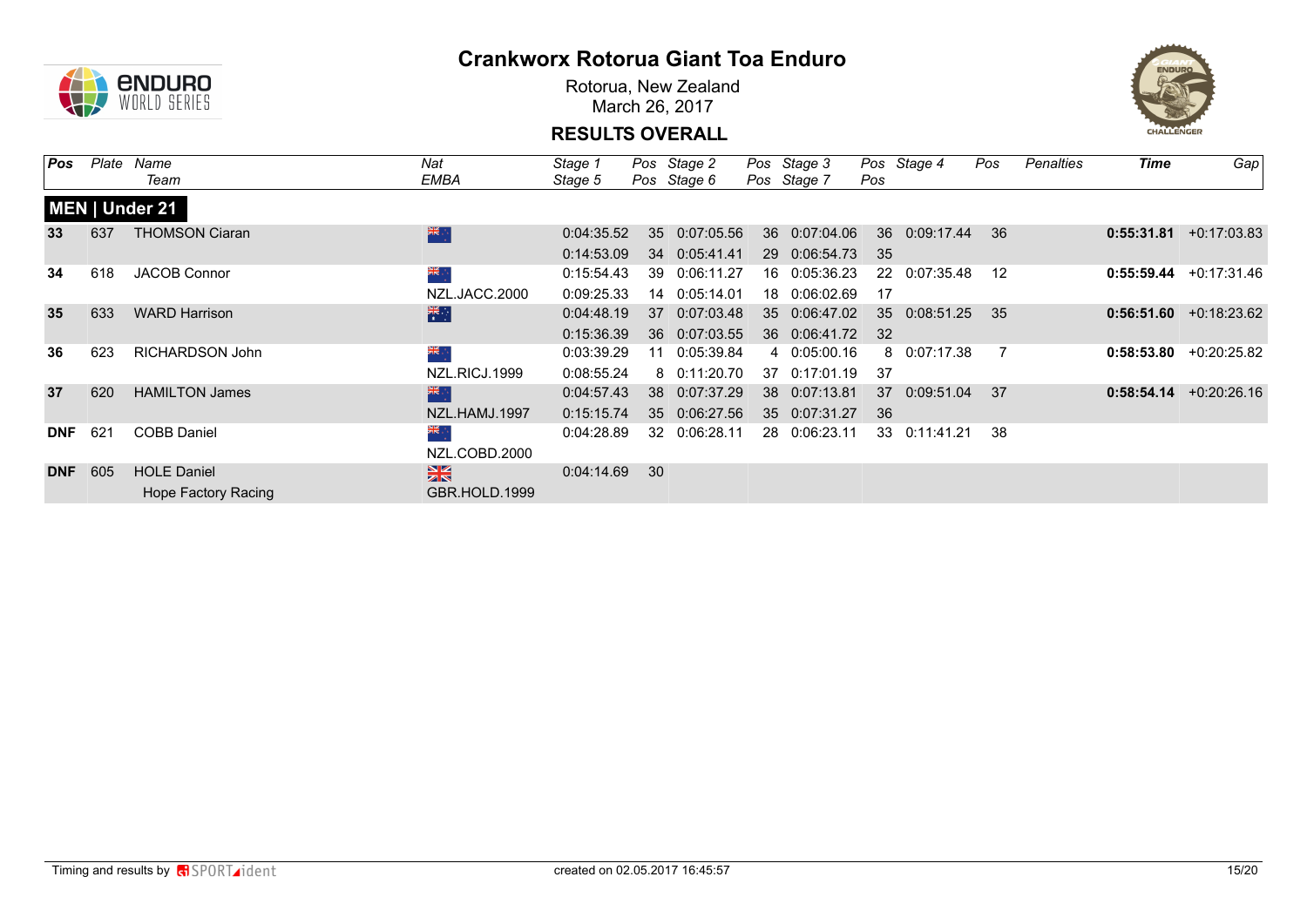

Rotorua, New Zealand March 26, 2017



| Pos                     |                 | Plate Name                  | Nat                     | Stage 1    |    | Pos Stage 2   | Pos Stage 3   |                | Pos Stage 4   | Pos     | <b>Penalties</b> | <b>Time</b> | Gap                       |
|-------------------------|-----------------|-----------------------------|-------------------------|------------|----|---------------|---------------|----------------|---------------|---------|------------------|-------------|---------------------------|
|                         |                 | Team                        | <b>EMBA</b>             | Stage 5    |    | Pos Stage 6   | Pos Stage 7   | Pos            |               |         |                  |             |                           |
|                         | <b>WOMEN</b>    |                             |                         |            |    |               |               |                |               |         |                  |             |                           |
| 1                       | $\mathbf 1$     | <b>RAVANEL Cecile</b>       | Ш                       | 0:04:09.01 |    | 1 0:06:29.59  | 1 0:06:07.35  |                | 1 0:07:56.57  | $\perp$ |                  | 0:44:36.63  |                           |
|                         |                 | Commençal Vallnord Enduro   | FRA.RAVC.1981           | 0:08:35.47 |    | 0:05:04.69    | 1 0:06:13.95  | $\overline{4}$ |               |         |                  |             |                           |
| $\overline{2}$          | $\overline{4}$  | <b>THOMA</b> Ines           |                         | 0:04:59.73 |    | 16 0:06:48.29 | 3 0:06:50.33  |                | 2 0:08:33.02  | 4       |                  |             | $0:47:51.65$ +0:03:15.02  |
|                         |                 | Canyon Factory Enduro Team  | <b>GER.THOI.1989</b>    | 0:09:08.19 |    | 3 0:05:18.44  | 3 0:06:13.65  | 3              |               |         |                  |             |                           |
| $\mathbf{3}$            | 3               | <b>GEHRIG Anita</b>         | Ð                       | 0:05:02.67 | 19 | 0:06:55.58    | 6 0:07:03.46  |                | 6 0:08:31.40  | 3       |                  |             | $0:48:25.26$ +0:03:48.63  |
|                         |                 | Ibis Cycles Enduro Race     | SUI.GEHA.1987           | 0:09:14.37 |    | 4 0:05:20.86  | 4 0:06:16.92  | 5              |               |         |                  |             |                           |
| 4                       | 411             | <b>BALANCHE Camille</b>     | ÷                       | 0:04:17.54 |    | 2 0:06:58.53  | 8 0:06:54.64  | 4              | 0:09:12.17    | 12      |                  |             | $0:48:27.13 + 0:03:50.50$ |
|                         |                 | Norco Enduro Racing         | SUI.BALC.1990           | 0:09:02.06 |    | 2 0:05:24.53  | 6 0:06:37.66  | 15             |               |         |                  |             |                           |
| $\overline{\mathbf{5}}$ | 6               | <b>WINTON Katy</b>          | $\frac{N}{N}$           | 0:04:39.10 |    | 6 0:06:52.68  | 4 0:07:01.17  |                | 5 0:08:25.45  | 2       |                  |             | $0:48:46.92 +0:04:10.29$  |
|                         |                 | <b>Trek Factory Racing</b>  | GBR.WINK.1993           | 0:10:36.49 |    | 15 0:05:09.82 | 2 0:06:02.21  |                |               |         |                  |             |                           |
| 6                       | 412             | <b>HASSENFRATZ Claire</b>   | Ш                       | 0:04:45.38 |    | 8 0:06:48.08  | 2 0:07:15.61  |                | 7 0:08:39.31  | 5       |                  |             | $0:49:14.21 + 0:04:37.58$ |
|                         |                 |                             | FRA.HASC.1990           | 0:09:40.01 |    | 7 0:05:35.09  | 12 0:06:30.73 | 10             |               |         |                  |             |                           |
| $\overline{7}$          | $5\phantom{.0}$ | <b>GEHRIG Carolin</b>       | Ð                       | 0:04:46.49 |    | 10 0:07:04.50 | 17 0:06:54.27 |                | 3 0:09:08.37  | 11      |                  |             | $0:49:17.19$ +0:04:40.56  |
|                         |                 | Ibis Cycles Enduro Race     | SUI.GEHC.1987           | 0:09:37.48 |    | 6 0:05:21.97  | 5 0:06:24.11  | $\overline{7}$ |               |         |                  |             |                           |
| 8                       | $\overline{7}$  | <b>BARAONA Bex</b>          | XK                      | 0:04:49.45 |    | 12 0:06:53.75 | 5 0:08:05.10  | 17             | 0:08:40.60    | 6       |                  | 0:50:31.71  | $+0:05:55.08$             |
|                         |                 |                             | GBR.BARB.1993           | 0:10:08.56 |    | 13 0:05:30.38 | 8 0:06:23.87  | 6              |               |         |                  |             |                           |
| 9                       | 406             | <b>COOK Becky</b>           | 米                       | 0:04:49.47 |    | 13 0:07:09.64 | 20 0:07:44.01 |                | 12 0:09:04.88 | 9       |                  |             | $0:50:33.46$ +0:05:56.83  |
|                         |                 |                             | GBR.COOB.1986           | 0:09:28.00 |    | 5 0:05:43.15  | 13 0:06:34.31 | 12             |               |         |                  |             |                           |
| 10                      | 9               | <b>BEERTEN Anneke</b>       | <b>Contract</b>         | 0:04:38.28 |    | 5 0:07:03.51  | 15 0:07:30.26 |                | 10 0:09:13.57 | 13      |                  | 0:50:42.18  | $+0.06:05.55$             |
|                         |                 | <b>GT Factory Racing</b>    | NED.BEEA.1982           | 0:10:04.92 |    | 12 0:05:31.43 | 11 0:06:40.21 | 16             |               |         |                  |             |                           |
| 11                      | 402             | <b>MORRISON Raewyn</b>      | 米市                      | 0:05:25.67 |    | 30 0:07:05.71 | 19 0:07:36.36 |                | 11 0:09:04.40 | 8       |                  |             | $0:50:58.58$ +0:06:21.95  |
|                         |                 | Giant Factory Off-Road Team | NZL.MORR.1989           | 0:09:48.75 |    | 8 0:05:30.93  | 9 0:06:26.76  | 8              |               |         |                  |             |                           |
| 12                      | 401             | <b>MILLER Miranda</b>       | $\blacktriangleright$   | 0:05:22.64 |    | 28 0:07:03.23 | 14 0:07:18.99 |                | 8 0:09:24.52  | 14      |                  | 0:51:08.79  | $+0.06:32.16$             |
|                         |                 | <b>Specialized Racing</b>   | CAN.MILM.1990           | 0:10:04.14 | 11 | 0:05:25.14    | 7 0:06:30.13  | 9              |               |         |                  |             |                           |
| 13                      | 405             | <b>BICHARD Meggie</b>       | 米市                      | 0:04:50.19 | 14 | 0:07:12.83    | 22 0:07:46.78 | 13             | 0:09:05.01    | 10      |                  |             | $0:51:23.41$ +0:06:46.78  |
|                         |                 | Fuji Bikes                  | NZL.BICM.1985           | 0:09:55.12 |    | 10 0:05:45.38 | 14 0:06:48.10 | 17             |               |         |                  |             |                           |
| 14                      | 404             | <b>KOREM Noga</b>           | $\overline{\mathbf{r}}$ | 0:05:18.92 | 25 | 0:07:00.78    | 10 0:07:54.45 | 15             | 0:08:54.57    | 7       |                  |             | $0:52:20.16$ +0:07:43.53  |
|                         |                 |                             | ISR.KORN.1991           | 0:10:29.45 |    | 14 0:06:07.60 | 17 0:06:34.39 | 13             |               |         |                  |             |                           |
| 15                      | 417             | <b>SMAIL Annika</b>         |                         | 0:04:45.66 |    | 9 0:07:01.15  | 12 0:09:02.17 |                | 27 0:09:37.01 | 15      |                  |             | $0:53:06.69$ +0:08:30.06  |
|                         |                 |                             | NZL.SMAA.1977           | 0:11:02.15 |    | 18 0:05:31.14 | 10 0:06:07.41 | $\overline{2}$ |               |         |                  |             |                           |
| 16                      | 422             | <b>QUIN Vanessa</b>         | ▓                       | 0:04:32.74 |    | 3 0:07:01.82  | 13 0:08:30.34 |                | 22 0:09:40.93 | 17      |                  |             | $0:53:12.58$ +0:08:35.95  |
|                         |                 |                             | NZL.QUIV.1976           | 0:10:50.60 |    | 16 0:06:02.80 | 15 0:06:33.35 | 11             |               |         |                  |             |                           |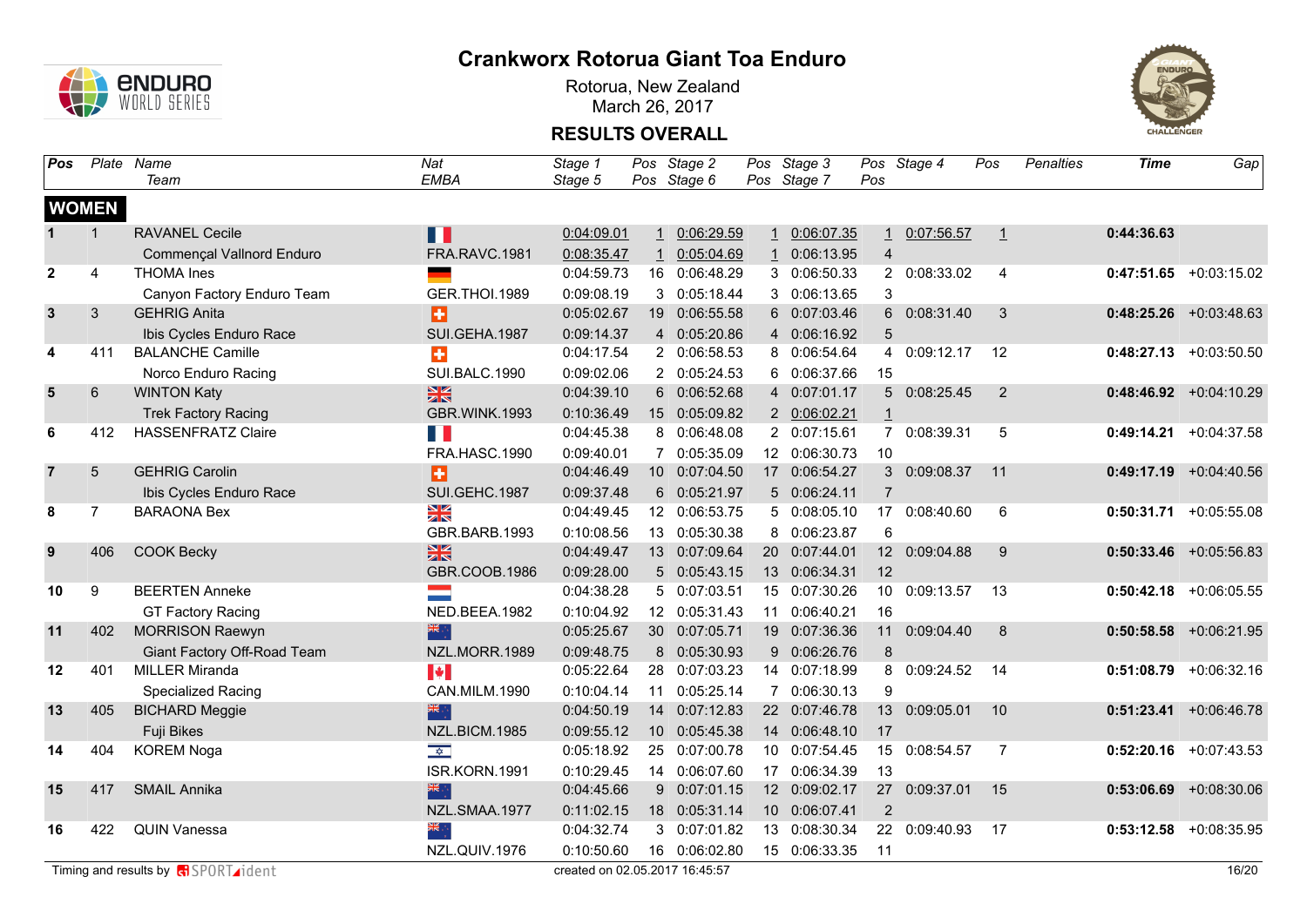

Rotorua, New Zealand March 26, 2017



| Pos              |              | Plate Name                                 | Nat                   | Stage 1                        |    | Pos Stage 2               | Pos Stage 3   |     | Pos Stage 4      | Pos  | <b>Penalties</b> | <b>Time</b> | Gap                       |
|------------------|--------------|--------------------------------------------|-----------------------|--------------------------------|----|---------------------------|---------------|-----|------------------|------|------------------|-------------|---------------------------|
|                  |              | Team                                       | <b>EMBA</b>           | Stage 5                        |    | Pos Stage 6               | Pos Stage 7   | Pos |                  |      |                  |             |                           |
|                  | <b>WOMEN</b> |                                            |                       |                                |    |                           |               |     |                  |      |                  |             |                           |
| 17               | 425          | <b>WILSON Renee</b>                        | 米宁                    | 0:04:48.60                     |    | 11 0:07:40.52             | 29 0:08:26.44 |     | 19 0:10:22.71 25 |      |                  |             | $0:55:30.79$ +0:10:54.16  |
|                  |              |                                            | NZL.WILR.1984         | 0:11:07.44                     |    | 19 0:06:10.24             | 19 0:06:54.84 | 21  |                  |      |                  |             |                           |
| 18               | 420          | PEARSON Cati                               | ं श्रेष्ठ             | 0:05:16.89                     |    | 23 0:07:00.98             | 11 0:08:28.46 |     | 20 0:10:37.83    | 26   |                  |             | $0:56:00.60$ +0:11:23.97  |
|                  |              |                                            | NZL.PEAC.1990         | 0:11:08.90                     |    | 20 0:06:29.96             | 23 0:06:57.58 | 23  |                  |      |                  |             |                           |
| 19               | 431          | <b>PETRIE Georgia</b>                      | 米宁                    | 0:05:09.96                     |    | 21 0:07:30.26             | 26 0:08:54.69 |     | 25 0:09:43.92    | 19   |                  |             | $0:56:05.77$ +0:11:29.14  |
|                  |              |                                            |                       | 0:11:21.43                     |    | 22 0:06:19.89             | 20 0:07:05.62 | 24  |                  |      |                  |             |                           |
| 20               | 403          | <b>BATTISTA Laura</b>                      | $\blacktriangleright$ | 0:06:51.62                     |    | 37 0:07:18.76             | 24 0:09:01.77 |     | 26 0:10:03.95    | 22   |                  |             | $0:57:08.28$ +0:12:31.65  |
|                  |              |                                            | CAN.BATL.1988         | 0:10:51.61                     |    | 17 0:06:07.67             | 18 0:06:52.90 | 19  |                  |      |                  |             |                           |
| 21               | 409          | <b>SHARP Katherine</b>                     | $\frac{N}{N}$         | 0:06:12.18                     |    | 36 0:07:31.36             | 27 0:08:18.61 |     | 18 0:09:47.21    | 21   |                  |             | $0:57:13.65$ +0:12:37.02  |
|                  |              | <b>Hope Factory Racing</b>                 | GBR.SHAK.1994         | 0:11:46.01                     |    | 24 0:06:31.49             | 24 0:07:06.79 | 25  |                  |      |                  |             |                           |
| 22               | 421          | O'NEILL Katie                              | ैं के                 | 0:05:00.12                     |    | 17 0:07:15.13             | 23 0:10:09.01 |     | 32 0:09:40.22    | - 16 |                  |             | $0:57:35.50$ +0:12:58.87  |
|                  |              |                                            | NZL.ONEK.1989         | 0:12:03.51                     |    | 25 0:06:34.35             | 25 0:06:53.16 | 20  |                  |      |                  |             |                           |
| 23               | 429          | <b>PEARCE Amanda</b>                       | 深心                    | 0:05:22.03                     |    | 27 0:07:34.04             | 28 0:09:44.52 | 29  | 0:10:12.72 24    |      |                  |             | $0:58:01.39$ +0:13:24.76  |
|                  |              |                                            | NZL.PEAA.1985         | 0:11:37.13                     |    | 23 0:06:22.35             | 21 0:07:08.60 | 26  |                  |      |                  |             |                           |
| 24               | 430          | <b>MCDONALD Anja</b>                       | ∴ <mark>≫</mark>      | 0:05:01.57                     |    | 18 0:07:03.73             | 16 0:08:45.11 |     | 24 0:09:42.42    |      | 18 0:06:00.00    |             | 1:00:32.77 +0:15:56.14    |
|                  |              |                                            |                       | 0:11:20.01                     |    | 21 0:06:04.93             | 16 0:06:35.00 | 14  |                  |      |                  |             |                           |
| 25               | 423          | <b>NORTON Philippa</b>                     | 深明                    | 0:05:51.83                     |    | 32 0:07:29.00             | 25 0:10:18.25 |     | 33 0:11:34.98    | 29   |                  |             | 1:06:34.17 +0:21:57.54    |
|                  |              |                                            | AUS.NORP.1979         | 0:17:32.41                     |    | 31 0:06:52.33             | 28 0:06:55.37 | 22  |                  |      |                  |             |                           |
| 26               | 424          | <b>NEWELL Melissa</b>                      |                       | 0:05:22.64                     |    | 28 0:07:42.60             | 30 0:08:34.72 |     | 23 0:10:53.70    |      | 27 0:11:00.00    |             | 1:11:21.51 +0:26:44.88    |
|                  |              |                                            | NZL.NEWM.1979         | 0:13:56.34                     |    | 27 0:06:29.25             | 22 0:07:22.26 | 28  |                  |      |                  |             |                           |
| 27               | 415          | <b>ASTLE Georgia</b>                       | $\blacktriangleright$ | 0:05:08.85                     |    | 20 0:07:05.52             | 18 0:07:58.95 |     | 16 0:13:24.90    |      | 35 0:10:00.00    |             | 1:11:45.39 +0:27:08.76    |
|                  |              |                                            | CAN.ASTG.1997         | 0:14:38.57                     |    | 29 0:06:39.04             | 27 0:06:49.56 | 18  |                  |      |                  |             |                           |
| 28               | 416          | FLOOD Shelly                               | ैं                    | 0:05:15.80                     |    | 22 0:07:44.38             | 31 0:09:49.96 |     | 30 0:11:03.04    |      | 28 0:10:00.00    |             | 1:11:54.71 +0:27:18.08    |
|                  |              |                                            | AUS.FLOS.1991         | 0:14:16.78                     |    | 28 0:06:35.22             | 26 0:07:09.53 | 27  |                  |      |                  |             |                           |
| 29               | 426          | CHAUVIN Jade                               | H                     | 0:05:35.77                     |    | 31 0:08:28.10             | 35 0:09:39.70 |     | 28 0:11:56.61    |      | 30 0:10:00.00    |             | $1:18:50.54 + 0:34:13.91$ |
|                  |              |                                            | FRA.CHAJ.1987         | 0:17:28.61                     |    | 30 0:07:22.89             | 30 0:08:18.86 | 30  |                  |      |                  |             |                           |
| 30               | 428          | <b>SCHULZ Syd</b>                          | ▀                     | 0:05:59.13                     |    | 33 0:08:27.73             | 34 0:13:52.13 |     | 36 0:12:30.06    |      | 33 0:10:00.00    |             | 1:24:15.21 +0:39:38.58    |
|                  |              |                                            | USA.SCHS.1990         | 0:18:37.29                     |    | 32 0:07:07.84             | 29 0:07:41.03 | 29  |                  |      |                  |             |                           |
| DNF 8            |              | <b>BROWN Casey</b>                         | H                     | 0:04:38.00                     |    | 4 0:06:59.69              | 9 0:07:48.31  |     | 14 0:12:37.94    | 34   |                  |             |                           |
|                  |              | <b>Trek Factory Racing</b>                 | CAN.BROC.1990         | 0:09:49.26                     | 9  |                           |               |     |                  |      |                  |             |                           |
| DNF <sub>2</sub> |              | <b>COURDURIER Isabeau</b>                  | H.                    | 0:04:44.70                     |    | 0:07:58.71<br>$7^{\circ}$ | 32 0:08:30.22 |     | 21 0:10:05.15    | 23   |                  |             |                           |
|                  |              | <b>SUNN</b>                                | FRA.COUI.1994         | 0:12:09.40                     | 26 |                           |               |     |                  |      |                  |             |                           |
|                  |              | Timing and results by <b>R</b> SPORT ident |                       | created on 02.05.2017 16:45:57 |    |                           |               |     |                  |      |                  |             | 17/20                     |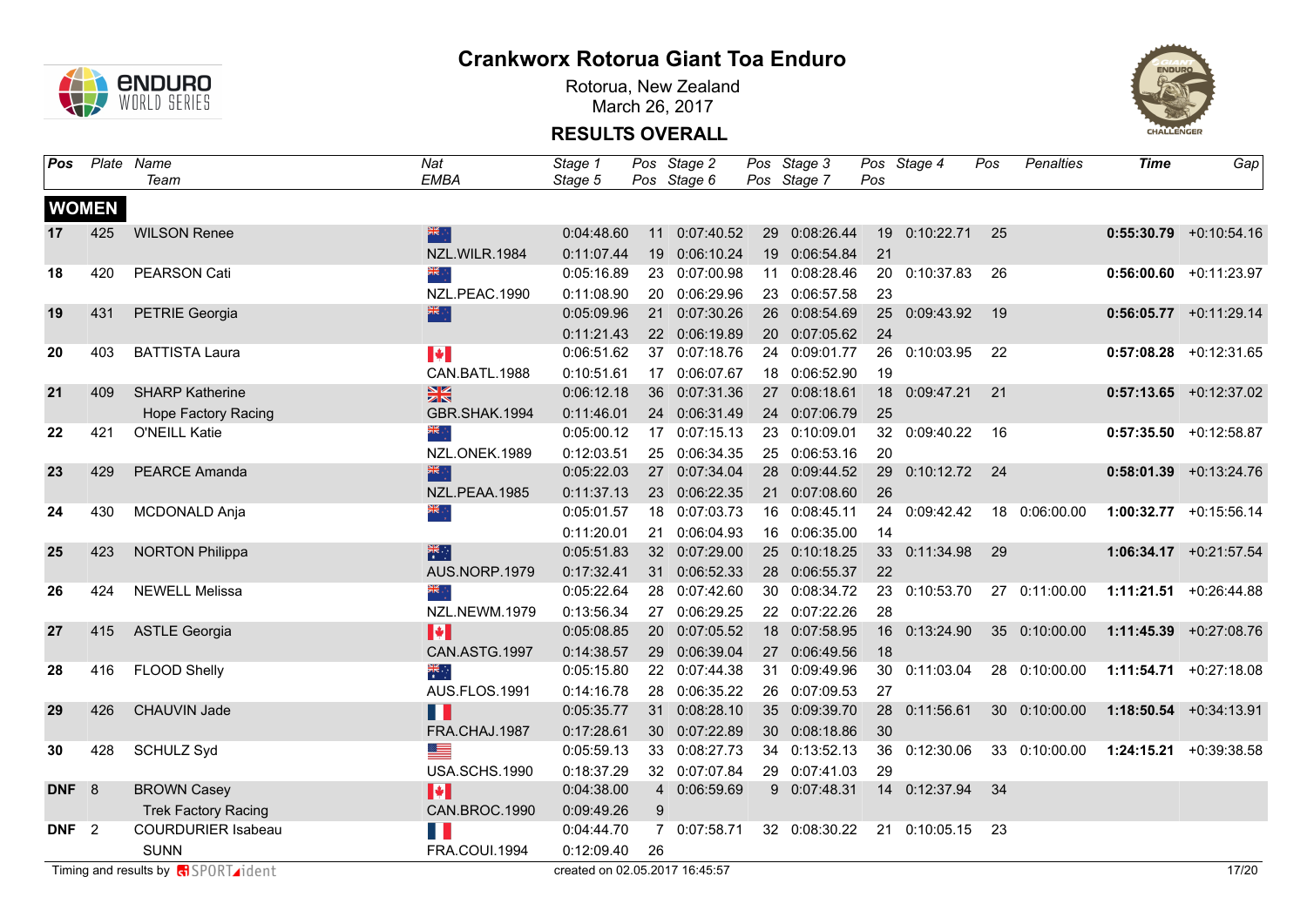

Rotorua, New Zealand March 26, 2017



| Pos        | Plate          | Name                        | Nat                   | Stage 1    |     | Pos Stage 2   |     | Pos Stage 3    |     | Pos Stage 4   | Pos  | Penalties | Time | Gap |
|------------|----------------|-----------------------------|-----------------------|------------|-----|---------------|-----|----------------|-----|---------------|------|-----------|------|-----|
|            |                | Team                        | EMBA                  | Stage 5    |     | Pos Stage 6   |     | Pos Stage 7    | Pos |               |      |           |      |     |
|            | <b>WOMEN</b>   |                             |                       |            |     |               |     |                |     |               |      |           |      |     |
| <b>DNF</b> | 407            | <b>CURD Katy</b>            | $\frac{N}{N}$         | 0:04:52.18 |     | 15 0:07:09.96 |     | 21 0:07:20.80  |     | 9 0:09:46.10  | - 20 |           |      |     |
|            |                | Forest of Dean Gravity Team | GBR.CURK.1989         |            |     |               |     |                |     |               |      |           |      |     |
| <b>DNF</b> | 410            | <b>STRAIT Rachel</b>        | <u>a a</u>            | 0:06:11.39 |     | 35 0:08:05.17 |     | 33 0:10:03.56  | -31 | 0:11:56.79    | -31  |           |      |     |
|            |                | <b>GT Factory Racing</b>    | USA.STRR.1988         |            |     |               |     |                |     |               |      |           |      |     |
|            | <b>DNF</b> 414 | MOLLOY Tegan                | 米                     | 0:05:21.40 |     | 26 0:08:43.42 |     | 36  0:12:44.32 |     | 35 0:12:00.88 | 32   |           |      |     |
|            |                |                             | AUS.MOLT.1996         |            |     |               |     |                |     |               |      |           |      |     |
| <b>DNF</b> | 408            | <b>GREGG Lauren</b>         | ▀                     | 0:10:12.13 |     | 40 0:09:38.15 |     | 37 0:16:52.10  |     | 38 0:15:53.71 | -36  |           |      |     |
|            |                | Fuji Bikes                  | USA.GREL.1991         |            |     |               |     |                |     |               |      |           |      |     |
|            | <b>DNF</b> 427 | <b>BONNEY Natasha</b>       | 米                     | 0:09:58.93 |     | 39 0:10:50.65 |     | 39 0:16:20.57  |     | 37 0:18:35.17 | - 37 |           |      |     |
|            |                |                             | AUS.BONN.1992         |            |     |               |     |                |     |               |      |           |      |     |
| <b>DNF</b> | 413            | <b>VERBEECK Vaea</b>        | $\blacktriangleright$ | 0:06:03.66 |     | 34 0:06:57.02 |     | 7 0:10:28.47   | -34 |               |      |           |      |     |
|            |                |                             | CAN.VERV.1990         |            |     |               |     |                |     |               |      |           |      |     |
| <b>DNF</b> | 432            | <b>YOUNG Amanda</b>         | 米心                    | 0:07:16.54 |     | 38 0:10:00.26 | -38 |                |     |               |      |           |      |     |
|            |                |                             |                       |            |     |               |     |                |     |               |      |           |      |     |
| <b>DNF</b> | 418            | <b>KAVANAGH Janine</b>      | ैं और                 | 0:05:18.06 | -24 |               |     |                |     |               |      |           |      |     |
|            |                |                             | NZL.KAVJ.1980         |            |     |               |     |                |     |               |      |           |      |     |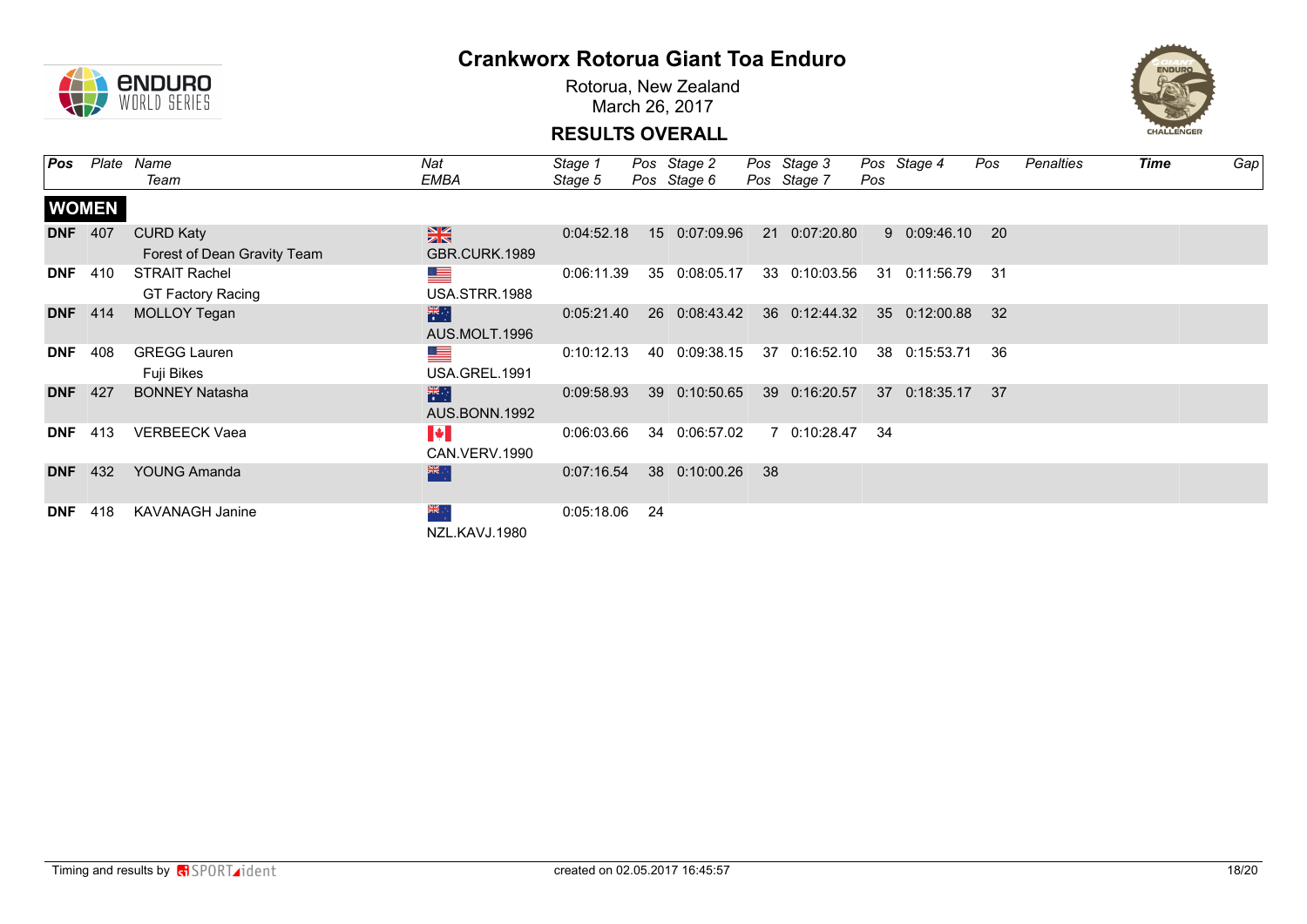

Rotorua, New Zealand March 26, 2017



| Pos          | Plate | Name                      | Nat                         | Stage 1                  | Pos Stage 2                  | Pos Stage 3                                  |                | Pos Stage 4          | Pos | <b>Penalties</b> | <b>Time</b> | Gap                      |
|--------------|-------|---------------------------|-----------------------------|--------------------------|------------------------------|----------------------------------------------|----------------|----------------------|-----|------------------|-------------|--------------------------|
|              |       | Team                      | EMBA                        | Stage 5                  | Pos Stage 6                  | Pos Stage 7                                  | Pos            |                      |     |                  |             |                          |
|              |       | <b>WOMEN   Master 40+</b> |                             |                          |                              |                                              |                |                      |     |                  |             |                          |
|              | 449   | <b>BLOMFIELD Melanie</b>  | 業<br>NZL.BLOM.1969          | 0:05:02.28<br>0:11:24.06 | 1 0:07:09.32<br>1 0:06:11.44 | 1 0:08:38.24<br>1 0:07:02.17                 |                | $1 \quad 0:10:36.01$ |     |                  | 0:56:03.52  |                          |
| $\mathbf{2}$ | 448   | MCCONNELOUG Mary          | <u>est</u><br>USA.MCCM.1971 | 0:05:55.57<br>0:11:56.63 | 2 0:08:22.92<br>2 0:07:19.96 | 2 0:10:01.54<br>2 0:07:17.72                 | $\overline{2}$ | 2 0:11:59.72         |     |                  |             | $1:02:54.06$ +0:06:50.54 |
| $\mathbf{3}$ | 450   | <b>BEADEL Sarah</b>       | 米                           | 0:07:48.16<br>0:22:15.92 | 3 0:09:48.87<br>3 0:08:59.54 | $3 \quad 0:14:41.15$<br>$3 \quad 0:07:50.33$ | -3             | $3 \quad 0:15:56.46$ |     |                  |             | $1:27:20.43$ +0:31:16.91 |